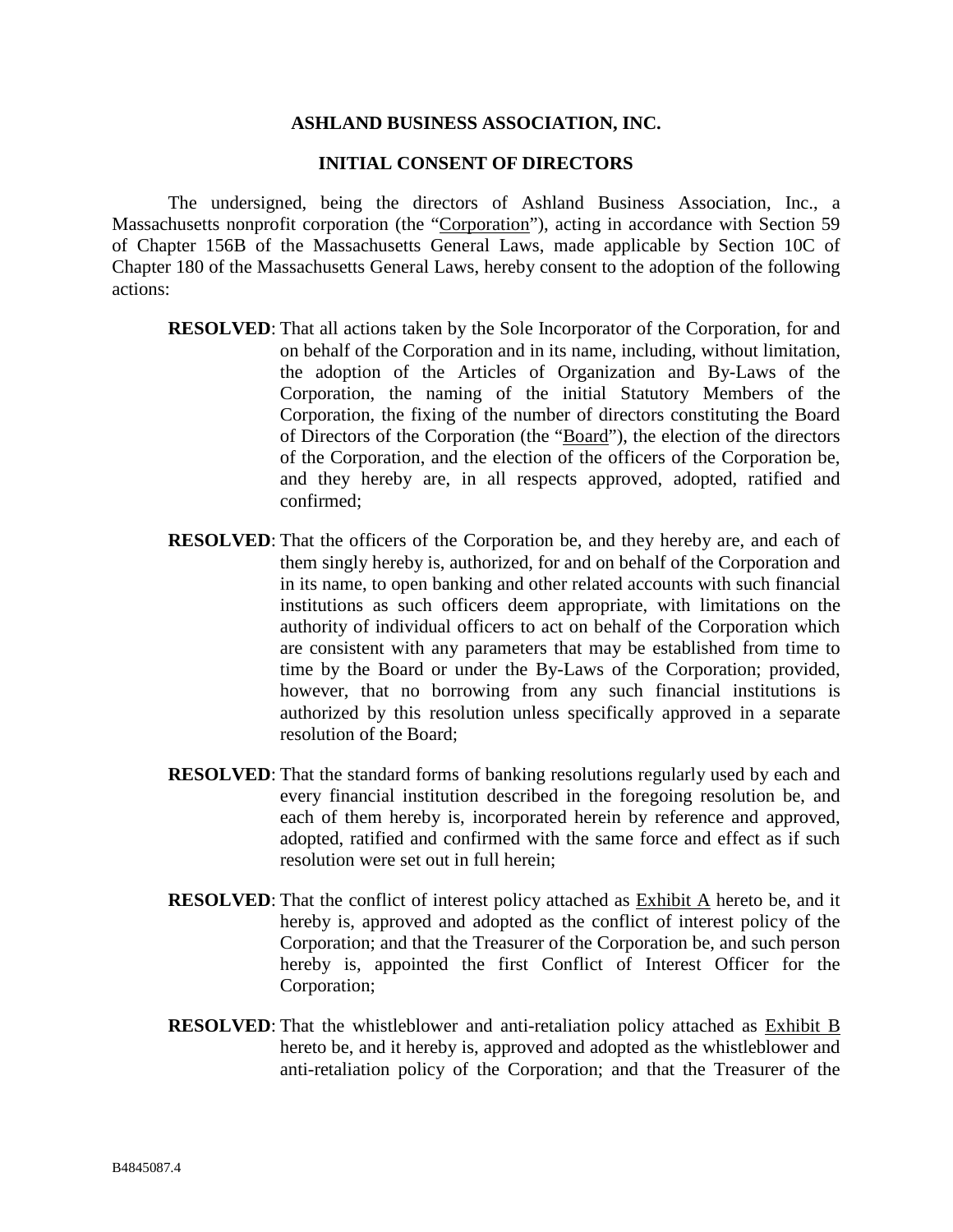Corporation be, and such person hereby is, appointed the first Compliance Officer for the Corporation;

- **RESOLVED**: That the record retention policy attached as Exhibit C hereto be, and it hereby is, approved and adopted as the record retention policy of the Corporation; and that and that the Treasurer of the Corporation be, and such person hereby is, appointed the first Records Management Officer for the Corporation;
- **RESOLVED**: That the anti-trust policy and guidelines attached as Exhibit D hereto be, and it hereby is, approved and adopted as the anti-trust policy and guidelines of the Corporation;
- **RESOLVED**: That the officers of the Corporation be, and they hereby are, and each of them acting singly hereby is, authorized, for and on behalf of the Corporation and in its name, to sign and file Internal Revenue Service ("IRS") Form 1024, Application for Recognition of Exemption Under Section 501(a), and any such other IRS forms necessary and appropriate in connection with Form 1024, each in such form as the officer or officers of the Corporation so acting deem suitable and appropriate, for the purpose of obtaining a ruling from the IRS that the Corporation is a tax-exempt business league, chamber of commerce and/or board of trade;
- **RESOLVED**: That the officers of the Corporation be, and they hereby are, and each of them acting singly hereby is, authorized, for and on behalf of the Corporation and in its name, to execute, acknowledge, seal and deliver all such documents, and to take all such other actions, as the officer or officers so acting may deem necessary or desirable to obtain a ruling from the IRS that the Corporation is a tax-exempt business league, chamber of commerce and/or board of trade, including, without limitation, the payment of any fees required by the IRS;
- **RESOLVED**: That the officers of the Corporation be, and they hereby are, and each of them acting singly hereby is, authorized, for and on behalf of the Corporation and in its name, to sign and file applications or other appropriate documents with the appropriate authorities of the Commonwealth of Massachusetts or any other jurisdiction in such forms as the officer or officers so acting deem suitable and appropriate, for the purpose of registering with, and obtaining a solicitation or similar certificate from, the appropriate authorities of such jurisdiction or jurisdictions;
- **RESOLVED**: That the officers of the Corporation be, and they hereby are, and each of them acting singly hereby is, authorized, for and on behalf of the Corporation and in its name, to execute, acknowledge, seal and deliver all such documents, and to take all such other actions, as the officer or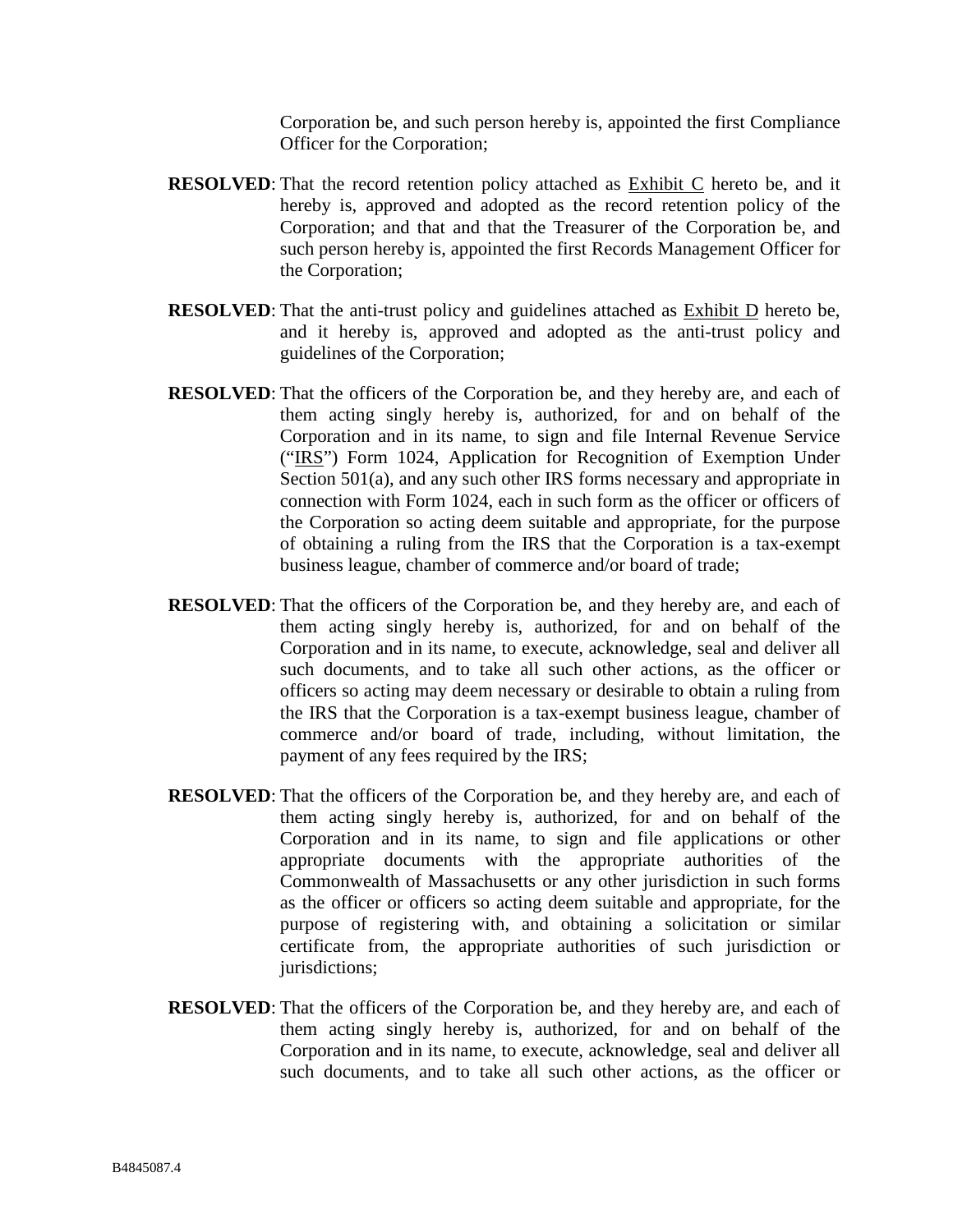officers so acting may deem necessary or desirable to engage the legal services of Foley Hoag LLP;

- **RESOLVED**: That the officers of the Corporation be, and they hereby are, and each of them acting singly hereby is, authorized, for and on behalf of the Corporation and in its name, to execute, acknowledge, seal and deliver all such certificates, instruments and other documents, and to take all such other actions, as the officer or officers so acting may deem necessary, desirable, convenient or appropriate to give effect to the foregoing resolutions, the execution or delivery of any such certificate, instrument or document, or the taking of any such action, by any such officer to constitute conclusive evidence of its having been authorized by the directors of the Corporation; and
- **RESOLVED**: That all actions heretofore taken by the officers of the Corporation, which would have been authorized if taken after adoption of the foregoing resolutions, be, and they hereby are, approved, adopted, ratified and confirmed.

 *\*\*\* The remainder of this page is intentionally left blank. \*\*\**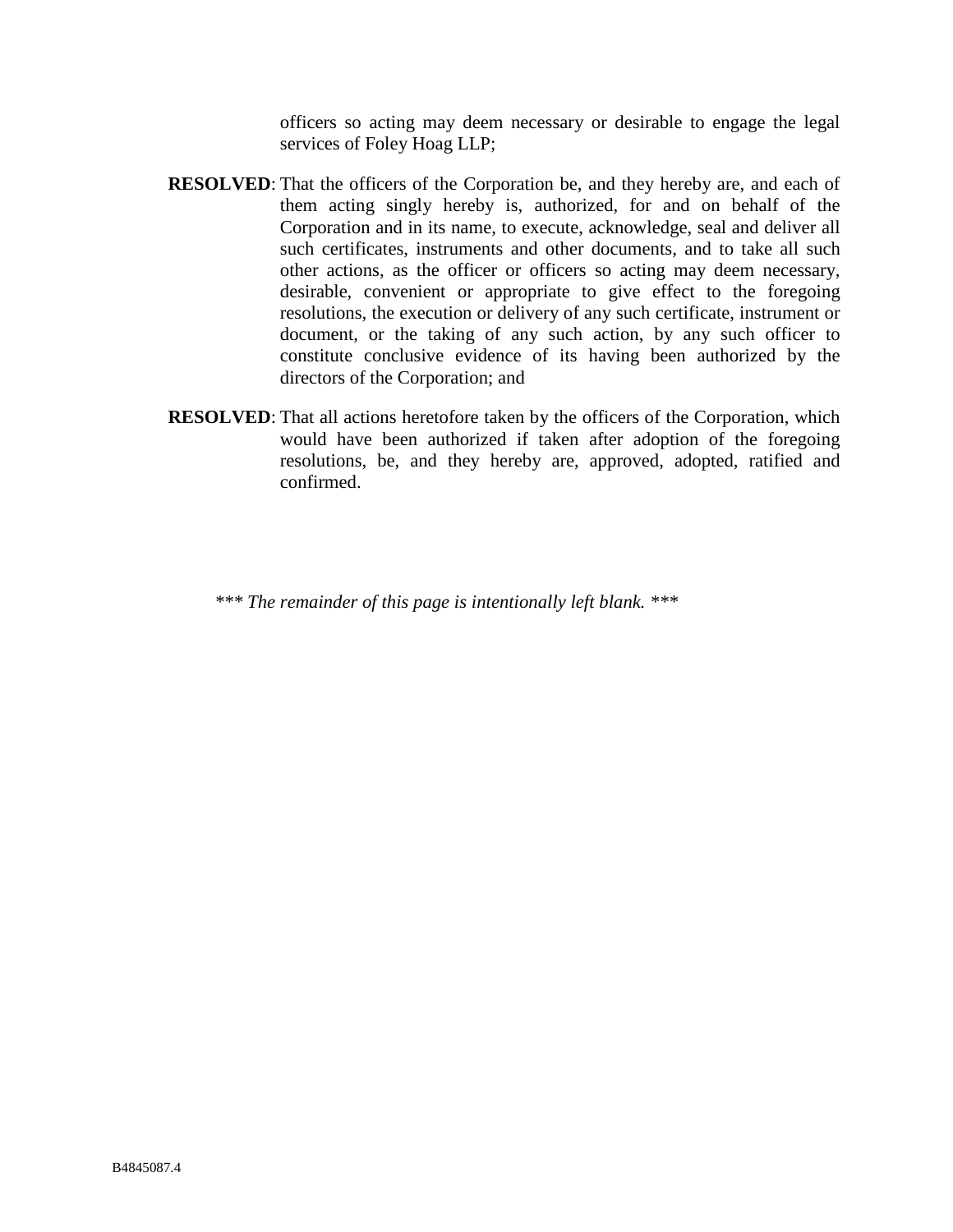IN WITNESS WHEREOF, the undersigned have executed this Initial Consent of Directors which may be executed in counterparts and shall be effective when executed by all of the undersigned Directors and counterparts evidencing such execution have been received by the Corporation.

Michael Kane

 $\mathbf{1}$  $\overline{6}$ Date:

**Richard Bennett** 

18

 $\lfloor \lfloor \frac{1}{2} \rfloor \rfloor$  $6|18$ Date:

**Adam Sachs** 

 $11/6/18$  $\overline{\text{Date}}$ :

 $11/6/18$ Date last signature received by the Corporation: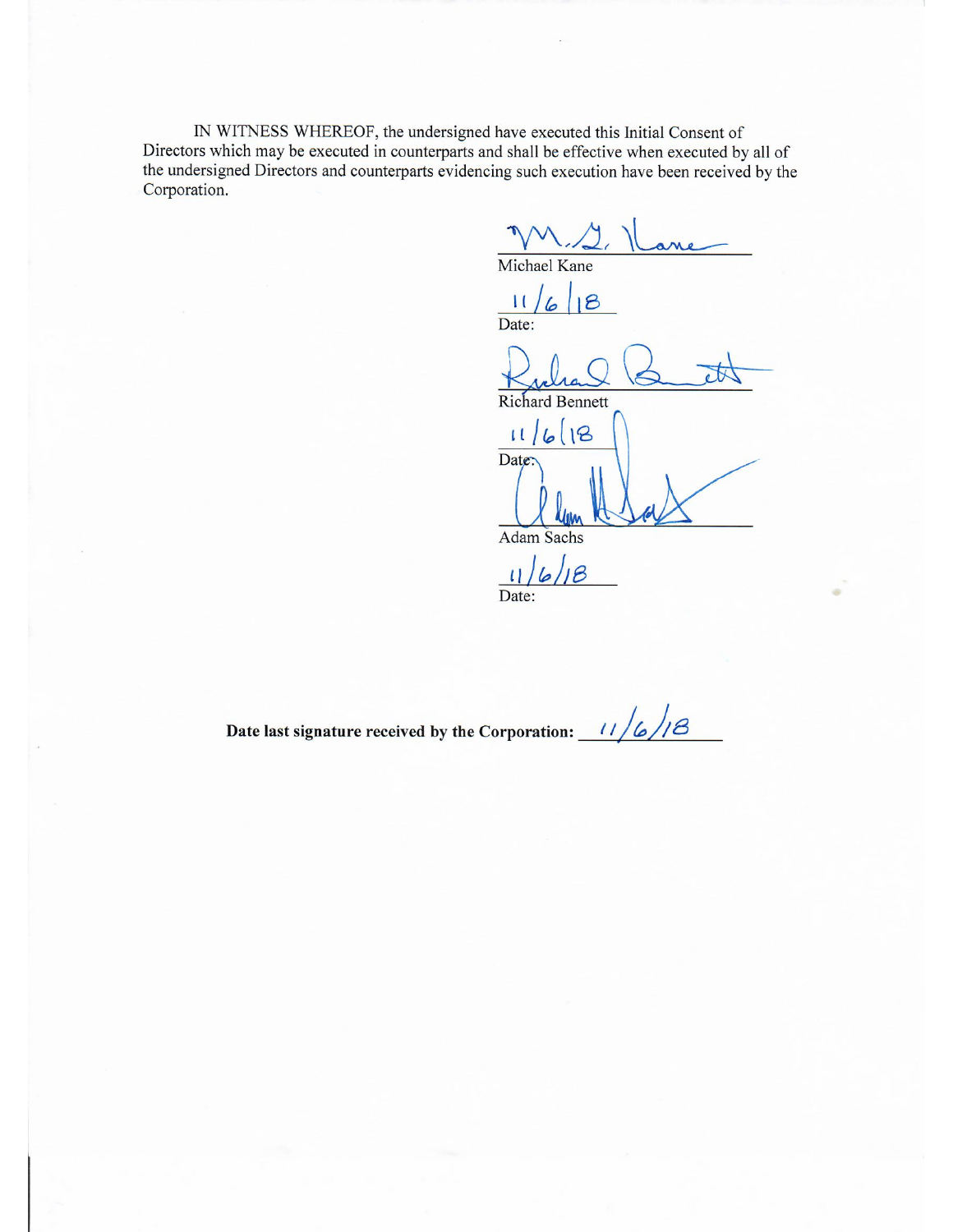# EXHIBIT A

Conflict of Interest Policy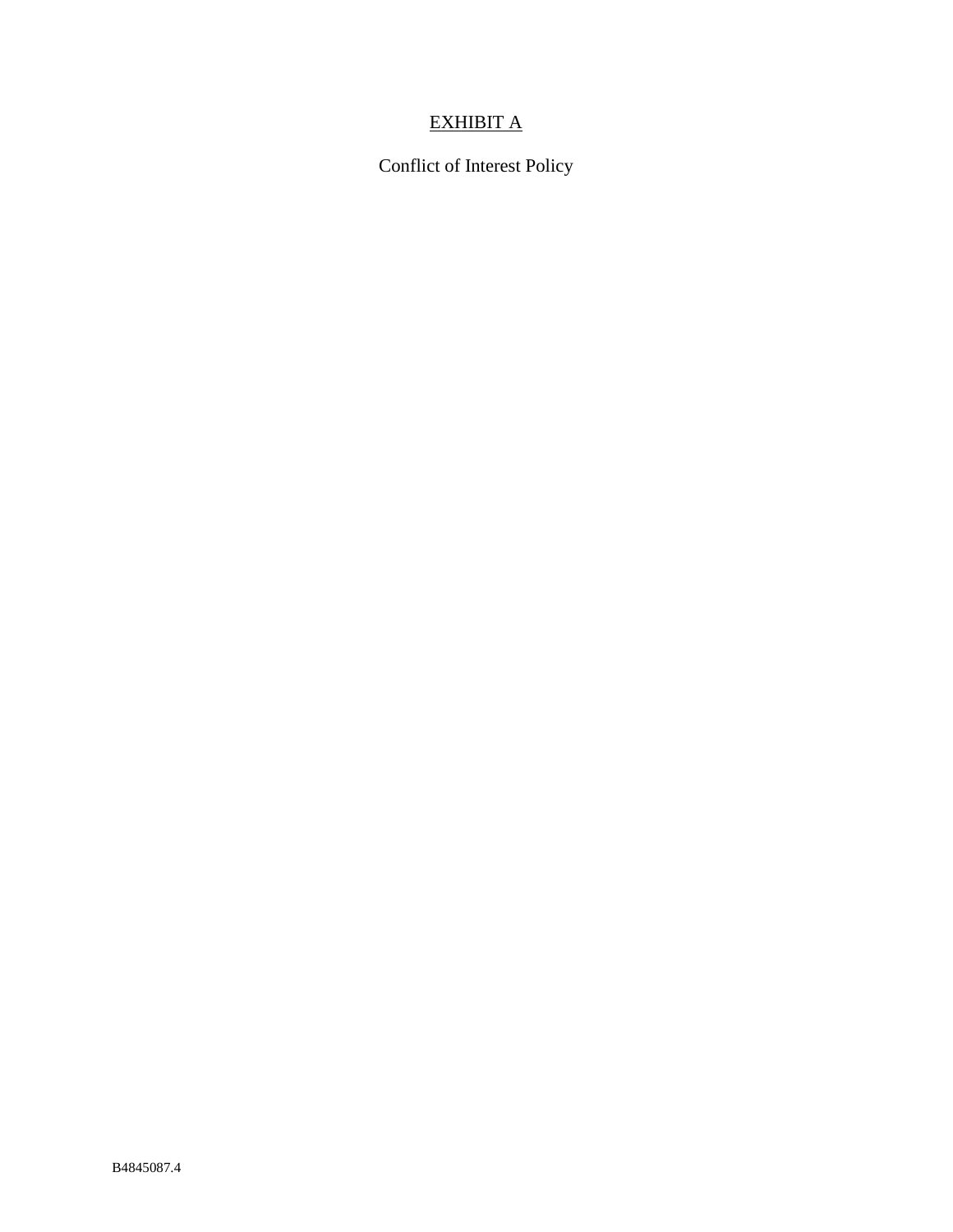#### **Conflict of Interest Policy**

Adopted as of November 6, 2018

## **ARTICLE I Purpose**

The purpose of this conflict of interest policy is to protect the interests of Ashland Business Association, Inc., a Massachusetts nonprofit corporation (the "Corporation"), when it contemplates entering into a transaction or arrangement with a Covered Person. Conflicts may arise when a Covered Person's interests are or appear to be adverse to the interests of the Corporation and if the Covered Person is in a position to influence a decision of the Corporation in such a way that it will or might appear to benefit the Covered Person. This conflict of interest policy is intended to supplement but not replace any applicable state and federal laws governing conflict of interest applicable to nonprofit organizations.

## **ARTICLE II Definitions**

- 1) **Board.** The Board of Directors of the Corporation or any committee consisting of members of the Board of Directors to which the Board of Directors has delegated some of the Board of Directors' powers.
- 2) **Covered Person**. Any director, member of a committee with powers delegated by the Board of Directors, principal officer, member, employee having responsibilities similar to a director or principal officer, substantial donor to the Corporation, or any person in a position to exercise substantial influence over the affairs of the Corporation, regardless of whether such person is compensated by the Corporation, and any Family Member of such person. If any of the persons described in the preceding sentence, either alone or together with another Covered Person, owns or has rights to at least 35 percent of (a) the voting power of a corporation, (b) the profits interest of a partnership or (c) the beneficial interest of a trust or estate, such corporation, partnership, trust or estate shall be deemed to be a Covered Person. Such corporation, partnership, trust or estate shall be referred to herein as a "Controlled Entity."
- 3) **Family Member**. A person's brothers and sisters (including half siblings and step-siblings), children, grandchildren, great grandchildren (including step-children, step-grandchildren, and step-great grandchildren), ancestors (parents, grandparents, etc., including step-parents and step-grandparents) and spouses (of the person and any person in the foregoing categories). Family Members shall include siblings, descendants, and ancestors by adoption.
- 4) **Ownership or Investment Interest**. An Ownership or Investment Interest means direct or indirect control over an entity (e.g., a corporation, partnership, or trust or estate, whether or not organized and operated for profit) through voting power, a profits interest or a beneficial interest.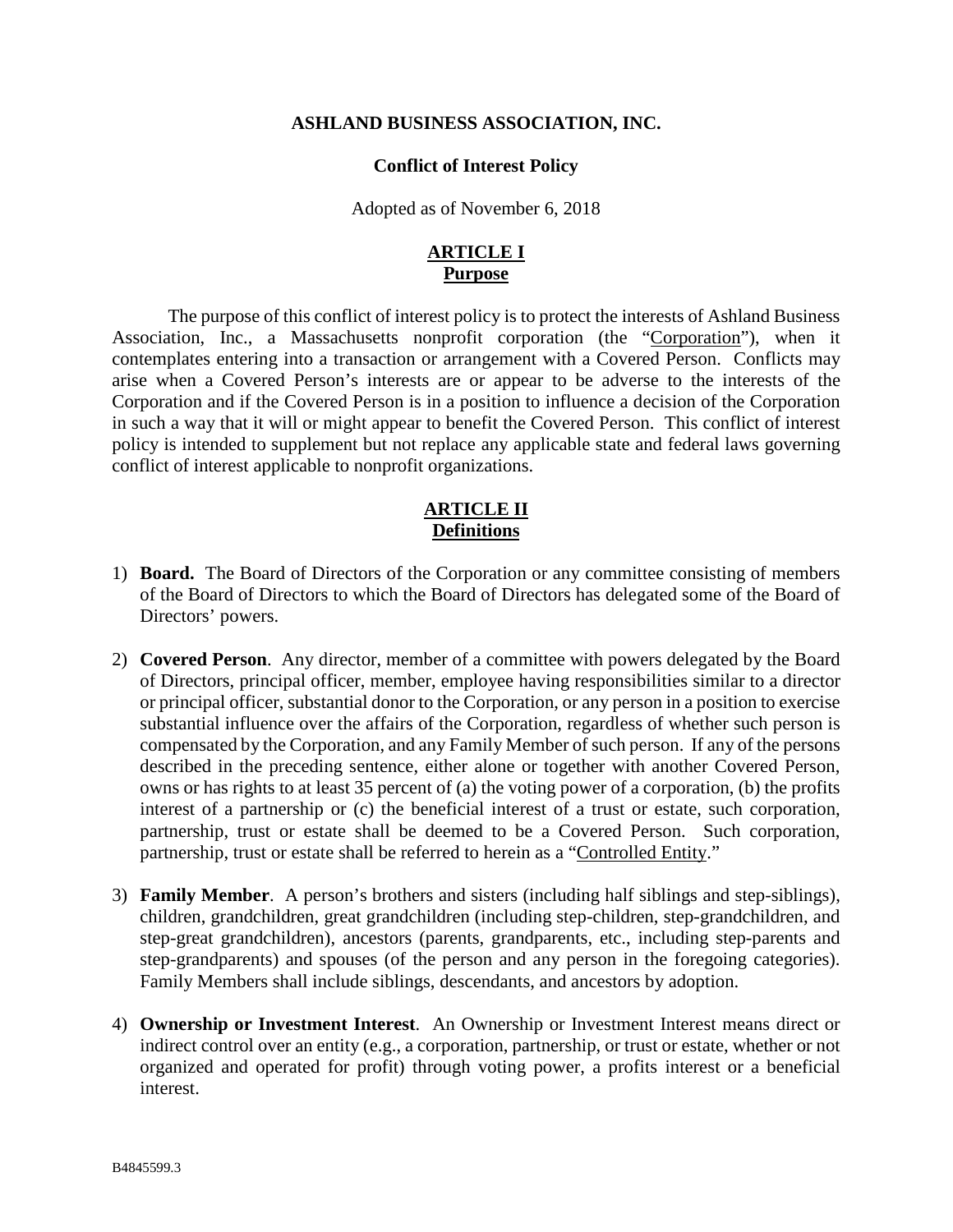- 5) **Permitted Interest**. A Permitted Interest means the ownership of (a) shares of stock listed on the New York Stock Exchange, the American Stock Exchange, or any other recognized stock exchange or national market system, so long as the amount of stock held of any one issuer is not in excess of one percent of the issuer's total outstanding voting shares; (b) shares of mutual funds; (c) an interest in a blind trust; or (d) any debt instruments of companies whose stock is listed on the New York Stock Exchange, the American Stock Exchange, or any other recognized stock exchange or national market system.
- 6) **Related Interest.** A person has a Related Interest if the person has, directly or indirectly:
	- a. an Ownership or Investment Interest other than a Permitted Interest in any entity with which the Corporation has entered into or is considering a transaction or arrangement;
	- b. a compensation arrangement with the Corporation or with any entity or individual with which the Corporation has entered into a transaction or arrangement;
	- c. a potential Ownership or Investment Interest in, or compensation arrangement with, any entity or individual with which the Corporation is negotiating a transaction or arrangement; or
	- d. any association through which the person is in a position to exercise influence over the affairs of a person or entity with which the Corporation has a programmatic relationship.

Compensation includes direct and indirect remuneration as well as gifts or favors that are not insubstantial.

# **ARTICLE III Procedures**

- 1) **Prohibition**. No Covered Person may enter into a transaction or arrangement with the Corporation unless the facts of the particular Related Interest have been fully disclosed and the transaction or arrangement has been expressly authorized by the disinterested members of the Board.
- 2) **Duty to Disclose.** In connection with any transaction or arrangement under consideration by the Corporation, a Covered Person must disclose the existence of such Covered Person's or any other Covered Person's Related Interest to the designated conflict of interest officer. A Covered Person must be given the opportunity to disclose all material facts to the Board at a meeting of the Board called for the purpose of considering the transaction or arrangement and such Covered Person's Related Interest.
- 3) **Determining Whether an Impermissible Conflict of Interest Exists.** A Related Interest is not necessarily an impermissible conflict of interest. After disclosure of the Related Interest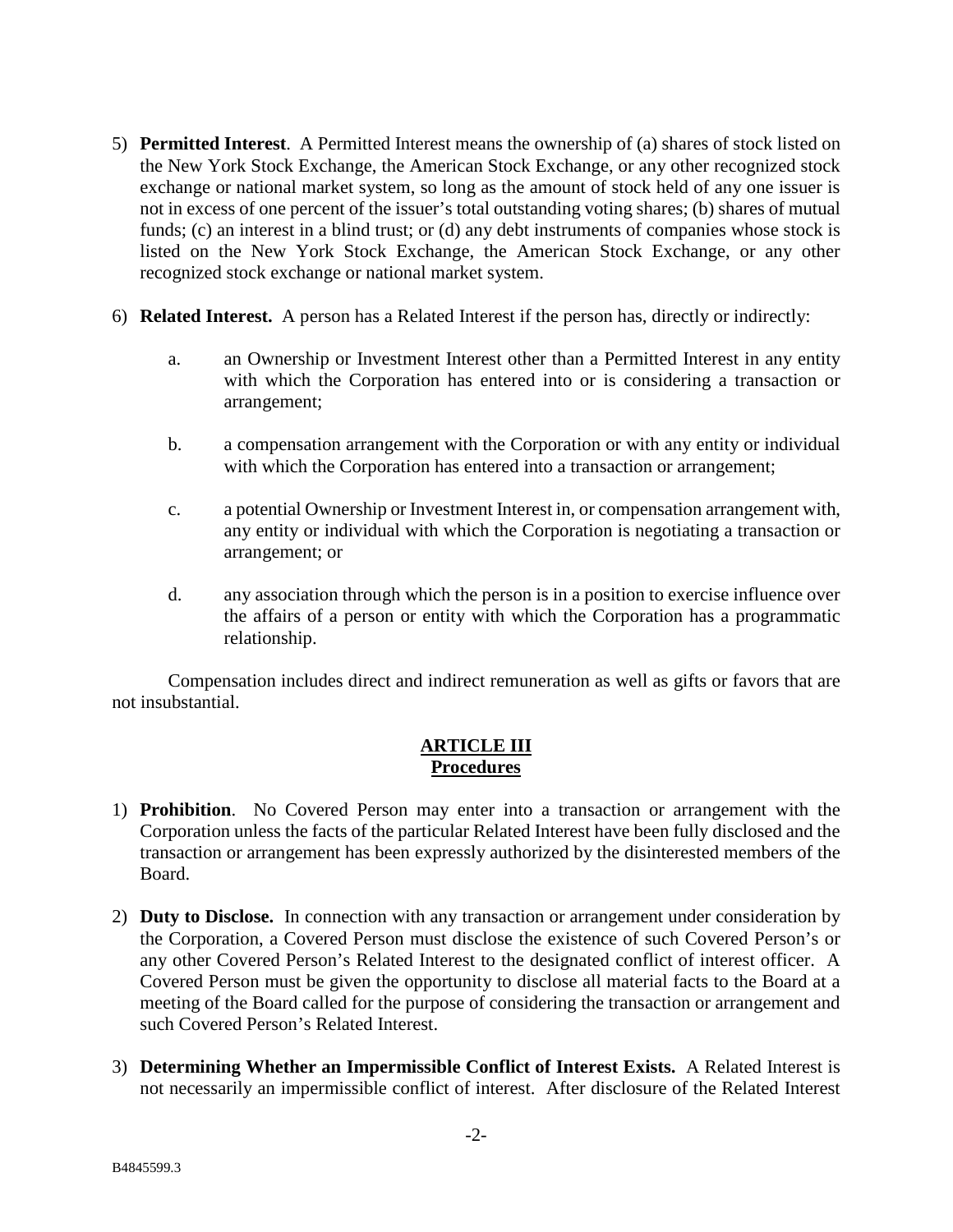and all material facts to the Board, the Covered Person shall leave the meeting while the determination of an impermissible conflict of interest is discussed and voted upon. The disinterested members of the Board shall determine whether an impermissible conflict of interest exists.

## 4) **Procedures for Addressing the Conflict of Interest.**

- a. A Covered Person may make a presentation to the Board at a meeting of the Board called for the purpose of considering the transaction or arrangement and the Covered Person's Related Interest, but after the presentation, the Covered Person must leave the meeting during the discussion of, and the vote on, such transaction or arrangement.
- b. The designated conflict of interest officer shall, if appropriate, appoint a disinterested person or committee to investigate alternatives to the proposed transaction or arrangement.
- c. After exercising due diligence, including a review of surveys of comparable data where appropriate, the Board shall determine whether the Corporation can obtain with reasonable efforts a more advantageous transaction or arrangement from a person or entity that would not give rise to a conflict of interest.
- d. If a more advantageous transaction or arrangement is not reasonably possible under circumstances not producing a conflict of interest, the Board shall determine by a vote of the disinterested directors of the Board whether the transaction or arrangement is in the Corporation's best interest, for its own benefit, and whether it is fair and reasonable, and therefore whether to enter into such transaction or arrangement.

# 5) **Violations of the Conflict of Interest Policy.**

- a. If the Board has reasonable cause to believe a Covered Person has failed to disclose actual or possible conflicts of interest, it shall inform the Covered Person of the basis for such belief and afford the Covered Person an opportunity to explain the alleged failure to disclose.
- b. If, after hearing the Covered Person's response and after making further investigation as warranted by the circumstances, the Board determines the Covered Person has failed to disclose an actual or possible conflict of interest, the Board shall take appropriate disciplinary and corrective action.
- 6) **Receipt of Gifts.** No Covered Person may accept gifts or other favors under circumstances that might lead to the inference that the gift or favor was intended to influence the Covered Person's decision-making while serving the Corporation. Any gifts that are not insubstantial and are offered by a person or entity with which the Corporation has entered into or is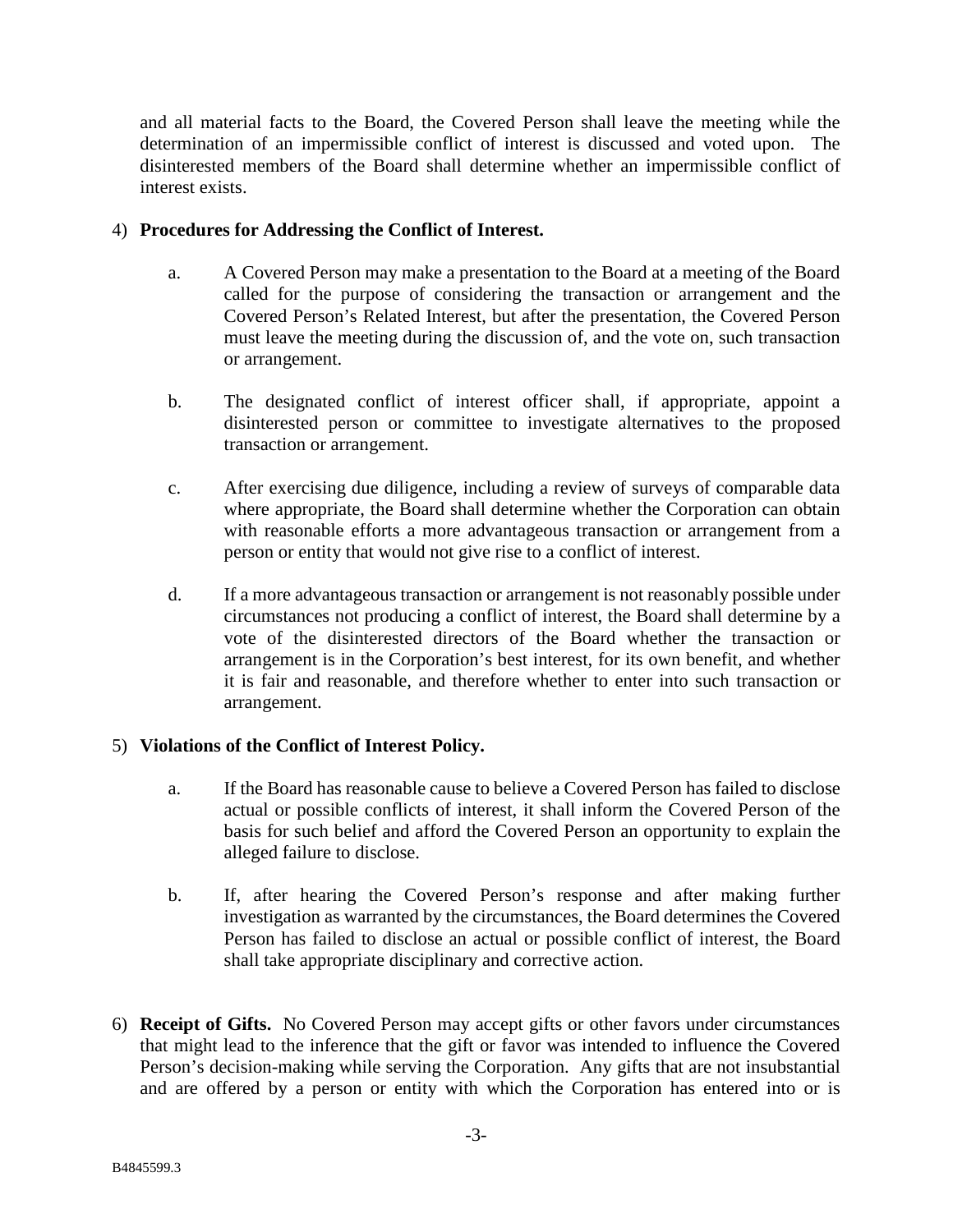considering a transaction or arrangement must be declined, and the offer reported to the designated conflict of interest officer.

### **ARTICLE IV Records of Proceedings**

The minutes of the Board shall be prepared and approved as soon as practicable after the meeting of the Board called for the purpose of considering a transaction or arrangement and shall include:

- 1. The names of the Covered Persons who disclosed or otherwise were found to have a Related Interest in connection with an actual or possible conflict of interest, the nature of the Related Interest, any action taken to determine whether an impermissible conflict of interest existed, and the Board's decision as to whether an impermissible conflict of interest in fact existed.
- 2. The names of the persons who were present for discussions and votes relating to the transaction or arrangement, the content of the discussion, including any alternatives to the proposed transaction or arrangement, and a record of any votes taken in connection with the proceedings.

If the Corporation enters into a transaction or arrangement with a Covered Person, such transaction or arrangement will be reported in the Corporation's Form 990 as required.

## **ARTICLE V Compensation**

- 1) A voting member of the Board of Directors who receives compensation, directly or indirectly, from the Corporation for services is precluded from voting on matters pertaining to that member's compensation.
- 2) A voting member of any committee of the Board of Directors charged with compensation matters and who receives compensation, directly or indirectly, from the Corporation, is precluded from voting on matters pertaining to that member's compensation.
- 3) No voting member of the Board of Directors or any committee of the Board of Directors charged with compensation matters and who receives compensation, directly or indirectly, from the Corporation is prohibited from providing information to the Board of Directors or any such committee regarding compensation.

## **ARTICLE VI Annual Statements**

Each director, member of a committee with powers delegated by the Board of Directors, principal officer, member, employee having responsibilities similar to a director or principal officer, substantial donor to the Corporation, or any person in a position to exercise substantial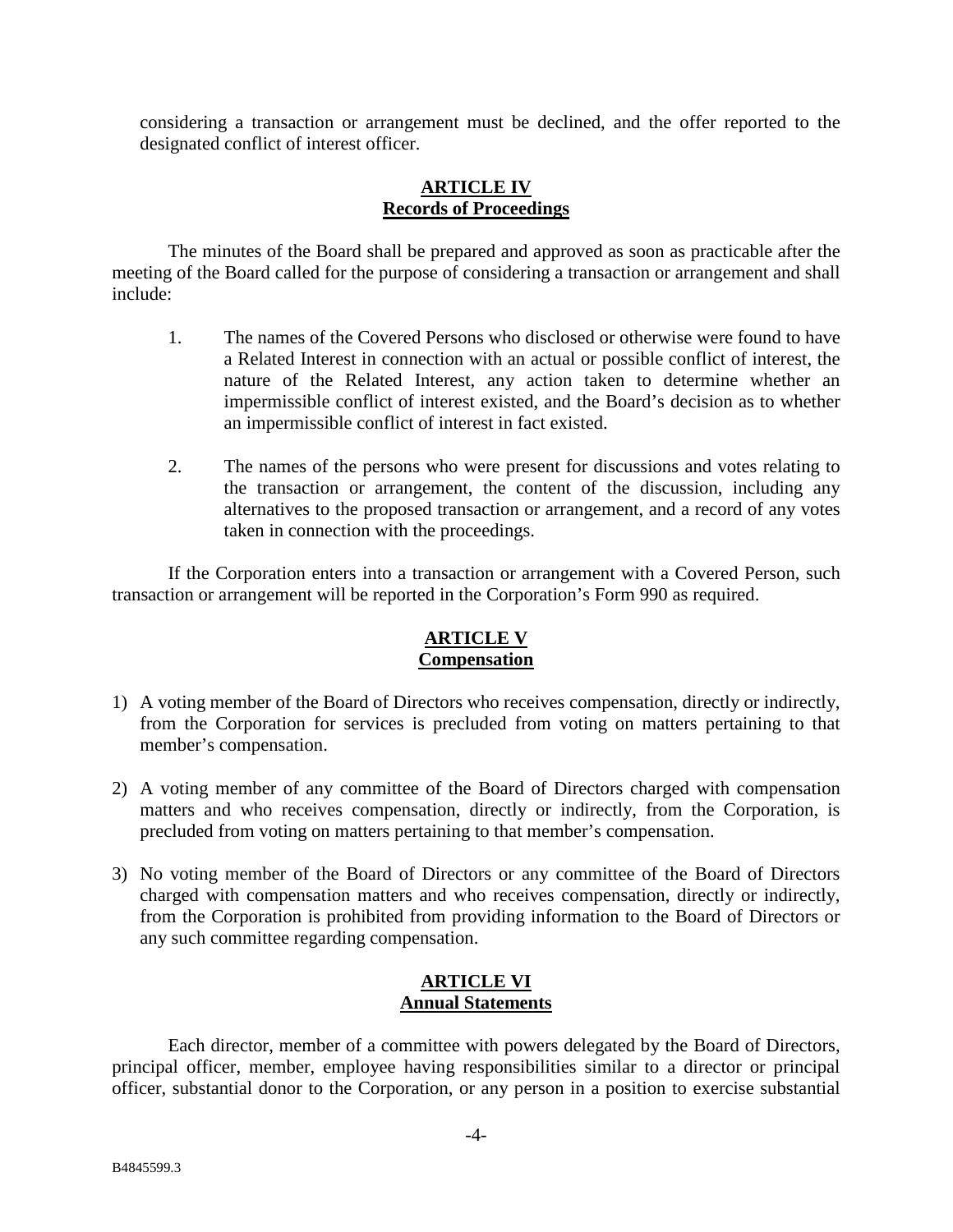influence over the affairs of the Corporation shall, upon first acceding to such office or position, and then annually thereafter, sign an Acknowledgement Form, in the form attached hereto, which affirms that such person:

- 1. Has received a copy of the conflict of interest policy,
- 2. Has read and understands the conflict of interest policy,
- 3. Has agreed to comply with the conflict of interest policy, and
- 4. Understands the Corporation is a business league, chamber of commerce and board of trade and in order to maintain its federal tax exemption the Corporation must engage primarily in activities which accomplish one or more of its tax-exempt purposes.

Persons subject to this policy are also required to complete a Conflict of Interest Disclosure Statement, in the form attached hereto, and to update the Disclosure Statement immediately following any change in the information requested on the Disclosure Statement.

# **ARTICLE VII Periodic Reviews**

To ensure the Corporation operates in a manner consistent with its tax-exempt purposes and does not engage in activities that could jeopardize its tax-exempt status, periodic reviews shall be conducted by the Board. The periodic reviews shall, at a minimum, include the following subjects:

- 1. Whether compensation arrangements and benefits are reasonable, based on competent survey information, and the result of arm's length bargaining.
- 2. Whether transactions and arrangements conform to the Corporation's written policies, are properly recorded, reflect reasonable investment or payments for goods and services, further the Corporation's tax-exempt purposes and do not result in inurement, or impermissible private benefit.

# **ARTICLE VIII Use of Outside Experts**

When conducting the periodic reviews as provided for in Article VII, the Corporation may, but need not, use outside experts. If outside experts are used, their use shall not relieve the Board of its responsibility for ensuring periodic reviews are conducted.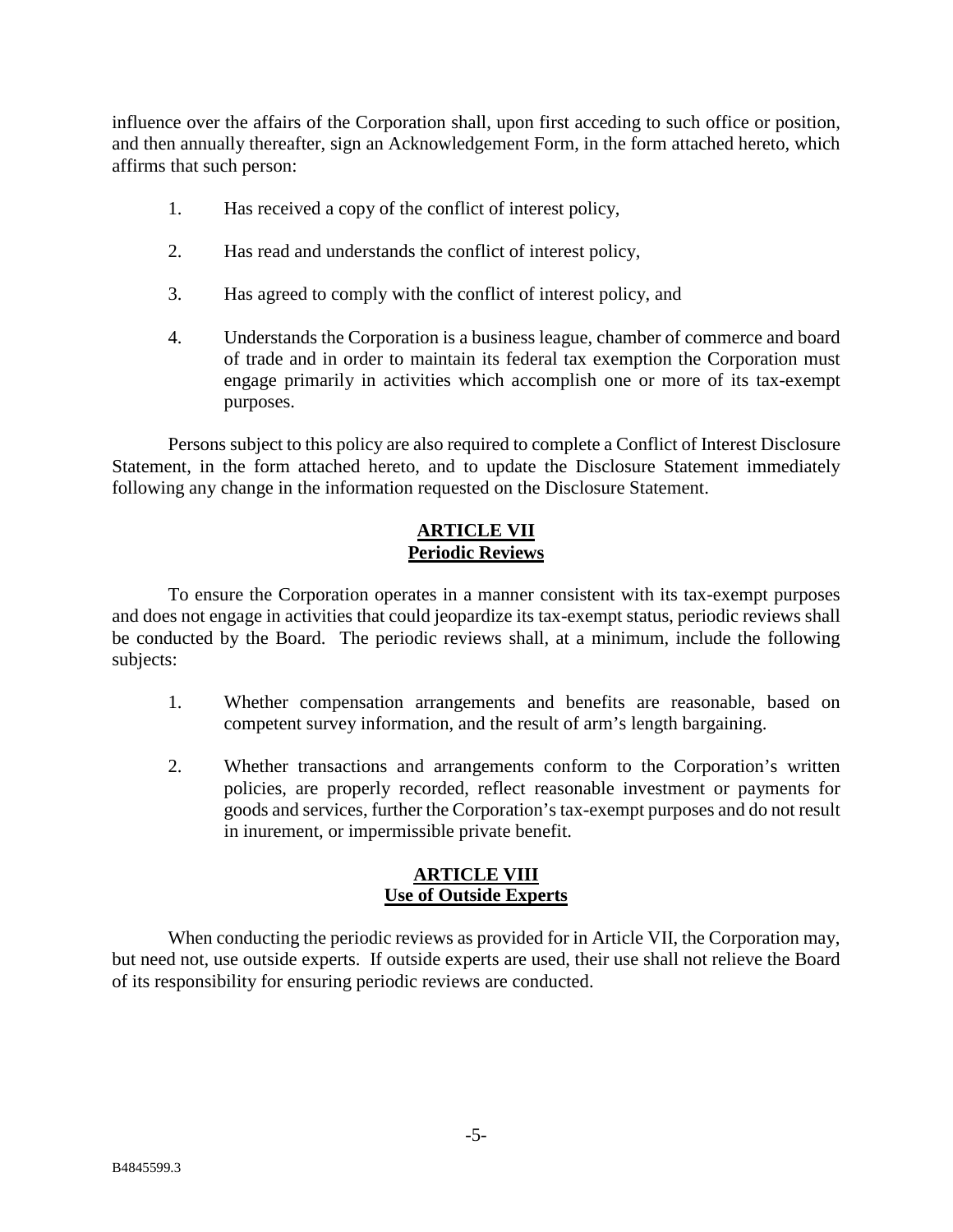## **Conflict of Interest Policy Acknowledgment Form**

Name:

(please print)

I acknowledge that I have received a copy of the Conflict of Interest Policy of Ashland Business Association, Inc., a Massachusetts nonprofit corporation (the "Corporation"), adopted as of November 6, 2018. I further acknowledge that I have read and understand the terms of the policy, and I agree to abide by its terms. I understand that the Corporation is a business league, chamber of commerce and Board of Trade and in order to maintain its federal tax exemption it must engage primarily in activities which accomplish one or more of its tax-exempt purposes.

I agree to disclose any personal potential or actual Related Interest (as defined in the Conflict of Interest Policy) to the designated conflict of interest officer, and to complete and keep current the attached Conflict of Interest Disclosure Statement. Terms used herein shall have the meaning given to them in the Conflict of Interest Policy.

Signature

\_\_\_\_\_\_\_\_\_\_\_\_\_\_\_\_\_\_\_\_\_\_\_\_\_\_\_\_\_\_\_\_\_

\_\_\_\_\_\_\_\_\_\_\_\_\_\_\_\_\_\_\_\_\_\_\_\_\_\_\_\_\_\_\_\_\_

Date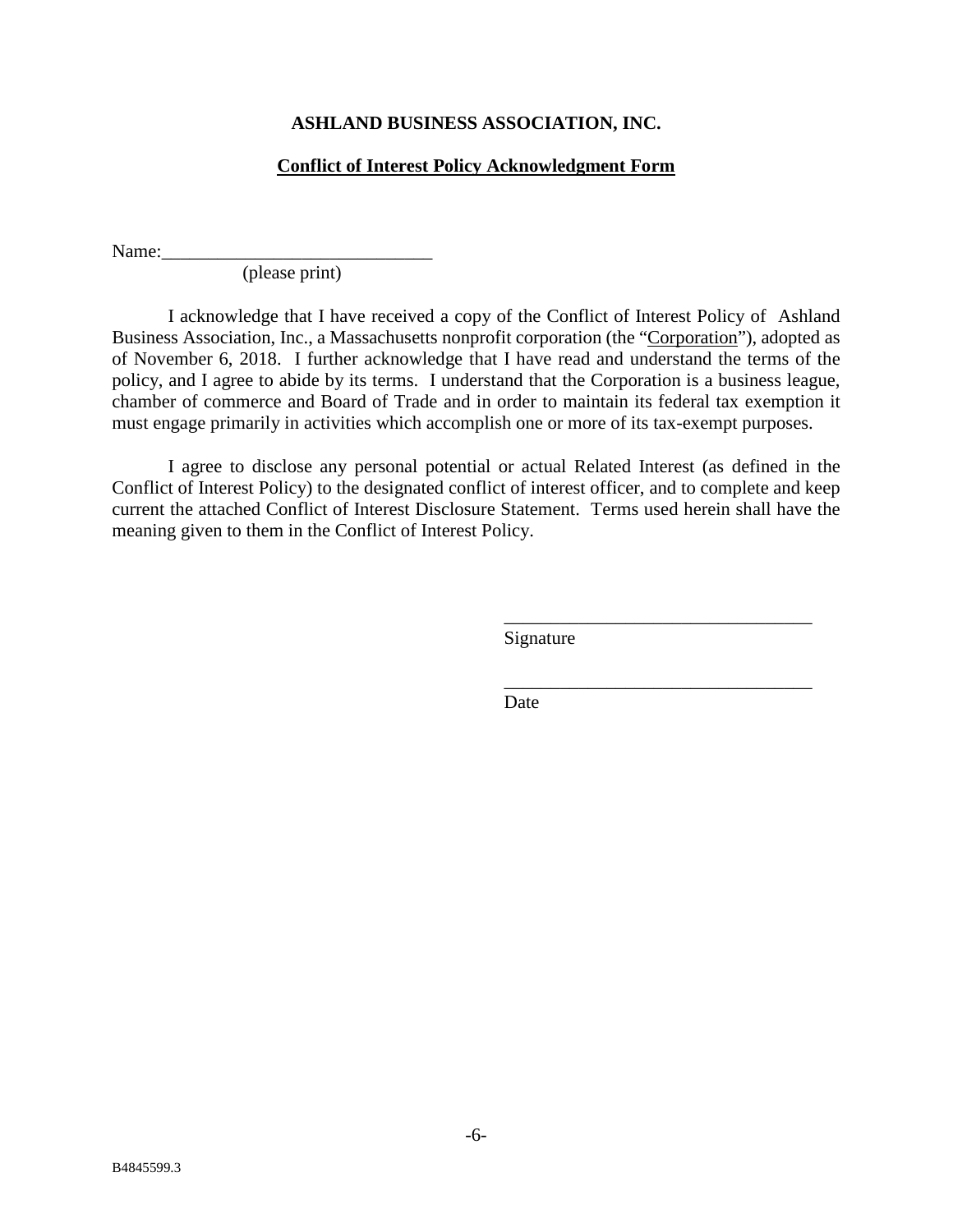#### **Conflict of Interest Disclosure Statement**

*Please answer all questions to the best of your knowledge. If you have nothing to report, answer "none" or "not applicable." An affirmative response does not necessarily imply that the relationship you describe is improper or that it should be terminated. Please describe existing as well as potential relationships in your responses. Your responses will assist Ashland Business Association, Inc. (the "Corporation") in the proper management and minimization of actual, apparent, or potential conflicts of interest. References to the Corporation in the questions below include any entity controlled by the Corporation. Capitalized terms used but not otherwise defined herein shall have the meanings ascribed thereto in the Conflict of Interest Policy*.

I hereby certify to the Corporation that I have read the Conflict of Interest Policy adopted by the Board of Directors on November 6, 2018 (the "Policy"). I understand its provisions and agree to be bound by them.

1. Please state your relationship to the Corporation:

2. Were there any financial transactions between you, any Family Member or Controlled Entity and the Corporation during the past 12 months, or do you reasonably expect any such financial transaction to take place in the future?

\_\_\_\_\_\_\_\_\_\_\_\_\_\_\_\_\_\_\_\_\_\_\_\_\_\_\_\_\_\_\_\_\_\_\_\_\_\_\_\_\_\_\_\_\_\_\_\_\_\_\_\_\_\_\_\_\_\_\_\_\_\_\_\_\_\_\_\_\_\_\_\_\_\_\_\_\_\_

 $Yes \t \t \t \t No \t \t \t \t No \t \t \t \t \t No \t \t \t \t \t \t No \t \t \t \t \t \t No \t \t \t \t \t \t \t No \t \t \t \t \t \t \t No \t \t \t \t \t \t \t \t \t No \t \t \t \t \t \t \t \t \t No \t \t \t \t \t \t \t \t No \t \t \t \t \t \t \t No \t$ 

If yes, please list such transactions below, including employment with the Corporation and the provision of goods or services to the Corporation:

\_\_\_\_\_\_\_\_\_\_\_\_\_\_\_\_\_\_\_\_\_\_\_\_\_\_\_\_\_\_\_\_\_\_\_\_\_\_\_\_\_\_\_\_\_\_\_\_\_\_\_\_\_\_\_\_\_\_\_\_\_\_\_\_\_\_\_\_\_\_\_\_\_\_\_\_\_

\_\_\_\_\_\_\_\_\_\_\_\_\_\_\_\_\_\_\_\_\_\_\_\_\_\_\_\_\_\_\_\_\_\_\_\_\_\_\_\_\_\_\_\_\_\_\_\_\_\_\_\_\_\_\_\_\_\_\_\_\_\_\_\_\_\_\_\_\_\_\_\_\_\_\_\_\_

\_\_\_\_\_\_\_\_\_\_\_\_\_\_\_\_\_\_\_\_\_\_\_\_\_\_\_\_\_\_\_\_\_\_\_\_\_\_\_\_\_\_\_\_\_\_\_\_\_\_\_\_\_\_\_\_\_\_\_\_\_\_\_\_\_\_\_\_\_\_\_\_\_\_\_\_\_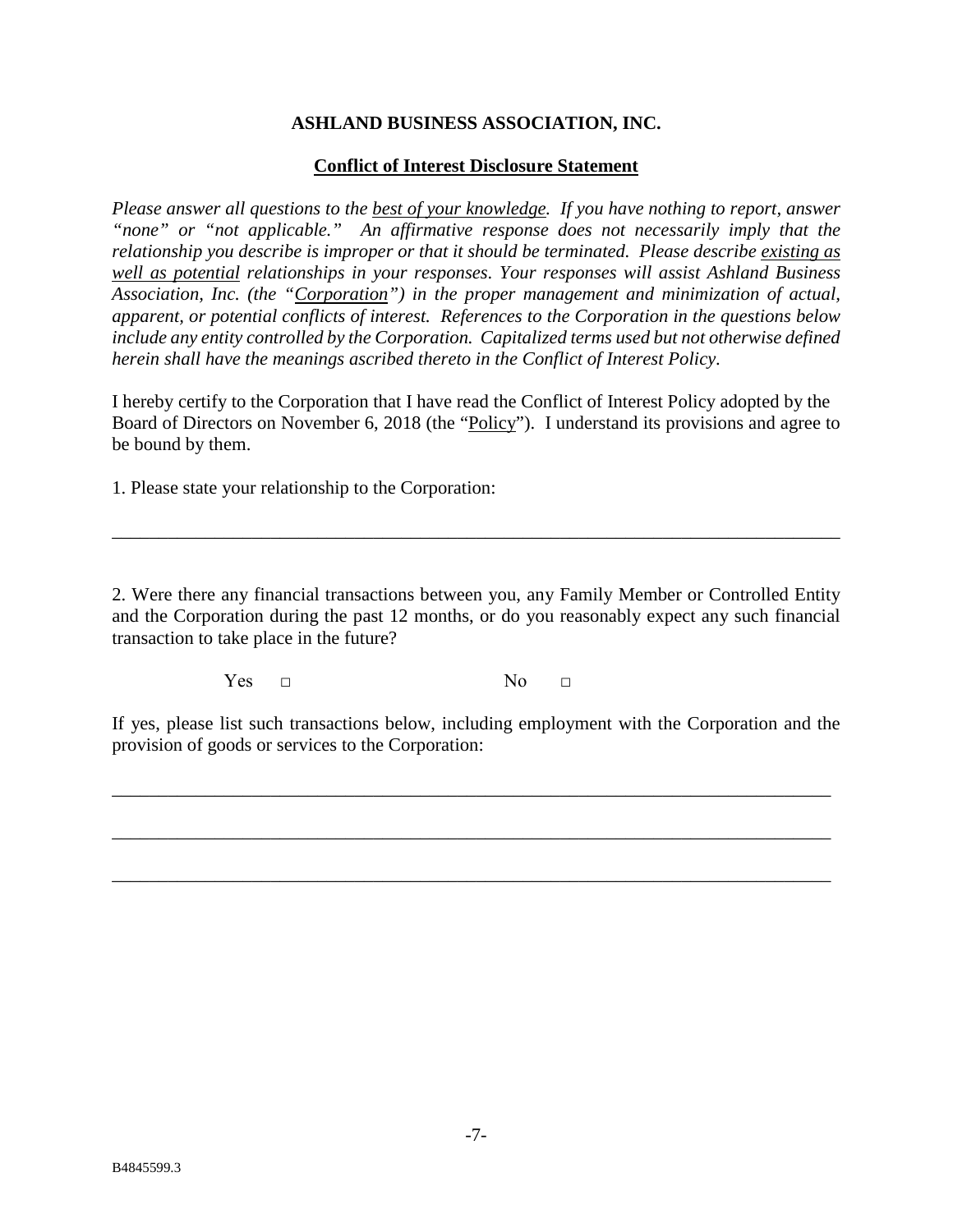3. Are you, a Family Member, or a Controlled Entity employed or compensated by any entity or person with which the Corporation now has or may reasonably be expected to have a material financial or programmatic arrangement?

\_\_\_\_\_\_\_\_\_\_\_\_\_\_\_\_\_\_\_\_\_\_\_\_\_\_\_\_\_\_\_\_\_\_\_\_\_\_\_\_\_\_\_\_\_\_\_\_\_\_\_\_\_\_\_\_\_\_\_\_\_\_\_\_\_\_\_\_\_\_\_\_\_\_\_\_\_\_

\_\_\_\_\_\_\_\_\_\_\_\_\_\_\_\_\_\_\_\_\_\_\_\_\_\_\_\_\_\_\_\_\_\_\_\_\_\_\_\_\_\_\_\_\_\_\_\_\_\_\_\_\_\_\_\_\_\_\_\_\_\_\_\_\_\_\_\_\_\_\_\_\_\_\_\_\_\_

\_\_\_\_\_\_\_\_\_\_\_\_\_\_\_\_\_\_\_\_\_\_\_\_\_\_\_\_\_\_\_\_\_\_\_\_\_\_\_\_\_\_\_\_\_\_\_\_\_\_\_\_\_\_\_\_\_\_\_\_\_\_\_\_\_\_\_\_\_\_\_\_\_\_\_\_\_\_

 $Yes \t \t \t \t No \t \t \t \t No \t \t \t \t \t No \t \t \t \t \t \t No \t \t \t \t \t \t No \t \t \t \t \t \t \t No \t \t \t \t \t \t \t No \t \t \t \t \t \t \t \t \t No \t \t \t \t \t \t \t \t \t No \t \t \t \t \t \t \t \t No \t \t \t \t \t \t \t No \t$ 

If yes, please list the entities, including nonprofit entities, or persons:

4. Do you, a Family Member, or a Controlled Entity serve on the board of directors or are you, a Family Member, or a Controlled Entity in a position to exercise substantial influence over the affairs of any entity with which the Corporation now has or may reasonably be expected to have a material financial or programmatic arrangement?

\_\_\_\_\_\_\_\_\_\_\_\_\_\_\_\_\_\_\_\_\_\_\_\_\_\_\_\_\_\_\_\_\_\_\_\_\_\_\_\_\_\_\_\_\_\_\_\_\_\_\_\_\_\_\_\_\_\_\_\_\_\_\_\_\_\_\_\_\_\_\_\_\_\_\_\_\_\_

\_\_\_\_\_\_\_\_\_\_\_\_\_\_\_\_\_\_\_\_\_\_\_\_\_\_\_\_\_\_\_\_\_\_\_\_\_\_\_\_\_\_\_\_\_\_\_\_\_\_\_\_\_\_\_\_\_\_\_\_\_\_\_\_\_\_\_\_\_\_\_\_\_\_\_\_\_\_

\_\_\_\_\_\_\_\_\_\_\_\_\_\_\_\_\_\_\_\_\_\_\_\_\_\_\_\_\_\_\_\_\_\_\_\_\_\_\_\_\_\_\_\_\_\_\_\_\_\_\_\_\_\_\_\_\_\_\_\_\_\_\_\_\_\_\_\_\_\_\_\_\_\_\_\_\_\_

 $Yes \t \t \t \t No \t \t \t \t No \t \t \t \t \t No \t \t \t \t \t \t No \t \t \t \t \t \t No \t \t \t \t \t \t \t No \t \t \t \t \t \t \t No \t \t \t \t \t \t \t \t \t No \t \t \t \t \t \t \t \t \t No \t \t \t \t \t \t \t \t No \t \t \t \t \t \t \t No \t$ 

If yes, please list the entities:

5. Do you, a Family Member, or a Controlled Entity individually or collectively, directly or indirectly, either (i) own a profits or beneficial interest in, (ii) hold voting power with respect to, or (iii) owe a financial obligation to an entity with which the Corporation now has or may reasonably be expected to have a material financial or programmatic arrangement?

 $Yes \t \t \t \t No \t \t \t \t No \t \t \t \t \t No \t \t \t \t \t \t No \t \t \t \t \t \t No \t \t \t \t \t \t \t No \t \t \t \t \t \t \t No \t \t \t \t \t \t \t \t \t No \t \t \t \t \t \t \t \t \t No \t \t \t \t \t \t \t \t No \t \t \t \t \t \t \t No \t$ 

If yes, please list the entities:

\_\_\_\_\_\_\_\_\_\_\_\_\_\_\_\_\_\_\_\_\_\_\_\_\_\_\_\_\_\_\_\_\_\_\_\_\_\_\_\_\_\_\_\_\_\_\_\_\_\_\_\_\_\_\_\_\_\_\_\_\_\_\_\_\_\_\_\_\_\_\_\_\_\_\_\_\_\_

\_\_\_\_\_\_\_\_\_\_\_\_\_\_\_\_\_\_\_\_\_\_\_\_\_\_\_\_\_\_\_\_\_\_\_\_\_\_\_\_\_\_\_\_\_\_\_\_\_\_\_\_\_\_\_\_\_\_\_\_\_\_\_\_\_\_\_\_\_\_\_\_\_\_\_\_\_\_

\_\_\_\_\_\_\_\_\_\_\_\_\_\_\_\_\_\_\_\_\_\_\_\_\_\_\_\_\_\_\_\_\_\_\_\_\_\_\_\_\_\_\_\_\_\_\_\_\_\_\_\_\_\_\_\_\_\_\_\_\_\_\_\_\_\_\_\_\_\_\_\_\_\_\_\_\_\_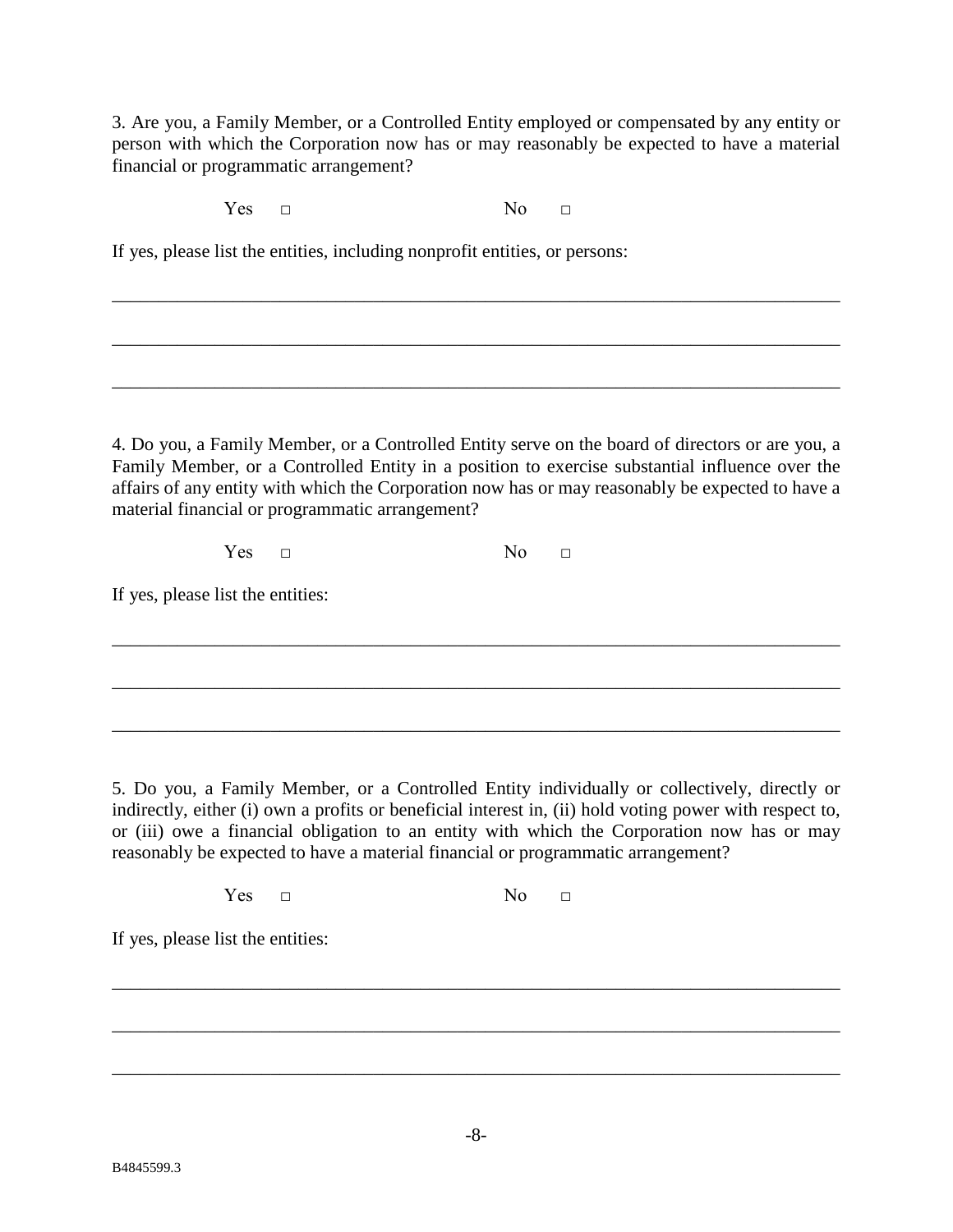6. Have you, your Family Members, or a Controlled Entity received gifts, including payments, discounts, rebates, entertainment, travel, or other personal benefits, from persons or entities with which the Corporation has entered into or is considering a transaction or arrangement?

 $Yes \t \t \t \t No \t \t \t \t No \t \t \t \t \t No \t \t \t \t \t \t No \t \t \t \t \t \t No \t \t \t \t \t \t \t No \t \t \t \t \t \t \t No \t \t \t \t \t \t \t \t \t No \t \t \t \t \t \t \t \t \t No \t \t \t \t \t \t \t \t No \t \t \t \t \t \t \t No \t$ 

If yes, please list the gifts, including an estimate of the dollar value of each gift. Gifts of nominal value—less than \$100—may be excluded. Directors may exclude any speaking honoraria or service recognition gifts presented publicly.

\_\_\_\_\_\_\_\_\_\_\_\_\_\_\_\_\_\_\_\_\_\_\_\_\_\_\_\_\_\_\_\_\_\_\_\_\_\_\_\_\_\_\_\_\_\_\_\_\_\_\_\_\_\_\_\_\_\_\_\_\_\_\_\_\_\_\_\_\_\_\_\_\_\_\_\_\_\_

\_\_\_\_\_\_\_\_\_\_\_\_\_\_\_\_\_\_\_\_\_\_\_\_\_\_\_\_\_\_\_\_\_\_\_\_\_\_\_\_\_\_\_\_\_\_\_\_\_\_\_\_\_\_\_\_\_\_\_\_\_\_\_\_\_\_\_\_\_\_\_\_\_\_\_\_\_\_

\_\_\_\_\_\_\_\_\_\_\_\_\_\_\_\_\_\_\_\_\_\_\_\_\_\_\_\_\_\_\_\_\_\_\_\_\_\_\_\_\_\_\_\_\_\_\_\_\_\_\_\_\_\_\_\_\_\_\_\_\_\_\_\_\_\_\_\_\_\_\_\_\_\_\_\_\_\_

7. Do you, a Family Member, or a Controlled Entity have or anticipate having a material relationship with any manager of the Corporation's assets or any entity in which the Corporation has invested or is considering investing its assets?

 $Yes \t \t \t \t No \t \t \t \t No \t \t \t \t \t No \t \t \t \t \t \t No \t \t \t \t \t \t No \t \t \t \t \t \t \t No \t \t \t \t \t \t \t No \t \t \t \t \t \t \t \t \t No \t \t \t \t \t \t \t \t \t No \t \t \t \t \t \t \t \t No \t \t \t \t \t \t \t No \t$ 

If yes, please list the managers or the investee entity. You do not need to include managers of mutual funds or publicly traded stocks in which, in either case, you, your Family Member or the Controlled Entity hold less than one percent of the outstanding shares.

\_\_\_\_\_\_\_\_\_\_\_\_\_\_\_\_\_\_\_\_\_\_\_\_\_\_\_\_\_\_\_\_\_\_\_\_\_\_\_\_\_\_\_\_\_\_\_\_\_\_\_\_\_\_\_\_\_\_\_\_\_\_\_\_\_\_\_\_\_\_\_\_\_\_\_\_\_

\_\_\_\_\_\_\_\_\_\_\_\_\_\_\_\_\_\_\_\_\_\_\_\_\_\_\_\_\_\_\_\_\_\_\_\_\_\_\_\_\_\_\_\_\_\_\_\_\_\_\_\_\_\_\_\_\_\_\_\_\_\_\_\_\_\_\_\_\_\_\_\_\_\_\_\_\_

\_\_\_\_\_\_\_\_\_\_\_\_\_\_\_\_\_\_\_\_\_\_\_\_\_\_\_\_\_\_\_\_\_\_\_\_\_\_\_\_\_\_\_\_\_\_\_\_\_\_\_\_\_\_\_\_\_\_\_\_\_\_\_\_\_\_\_\_\_\_\_\_\_\_\_\_\_

8. Are there any other material arrangements not described above that involve you, a Family Member, or a Controlled Entity and the Corporation that could give rise to an actual, apparent, or potential conflict of interest?

 $Yes \t \t \t \t No \t \t \t \t No \t \t \t \t \t No \t \t \t \t \t \t No \t \t \t \t \t \t No \t \t \t \t \t \t \t No \t \t \t \t \t \t \t No \t \t \t \t \t \t \t \t \t No \t \t \t \t \t \t \t \t \t No \t \t \t \t \t \t \t \t No \t \t \t \t \t \t \t No \t$ 

If yes, please list the arrangements. Note that a material arrangement can include, but is not limited to, commercial, industrial, banking, consulting, legal, accounting, charitable, and familial relationships.

\_\_\_\_\_\_\_\_\_\_\_\_\_\_\_\_\_\_\_\_\_\_\_\_\_\_\_\_\_\_\_\_\_\_\_\_\_\_\_\_\_\_\_\_\_\_\_\_\_\_\_\_\_\_\_\_\_\_\_\_\_\_\_\_\_\_\_\_\_\_\_\_\_\_\_\_\_

\_\_\_\_\_\_\_\_\_\_\_\_\_\_\_\_\_\_\_\_\_\_\_\_\_\_\_\_\_\_\_\_\_\_\_\_\_\_\_\_\_\_\_\_\_\_\_\_\_\_\_\_\_\_\_\_\_\_\_\_\_\_\_\_\_\_\_\_\_\_\_\_\_\_\_\_\_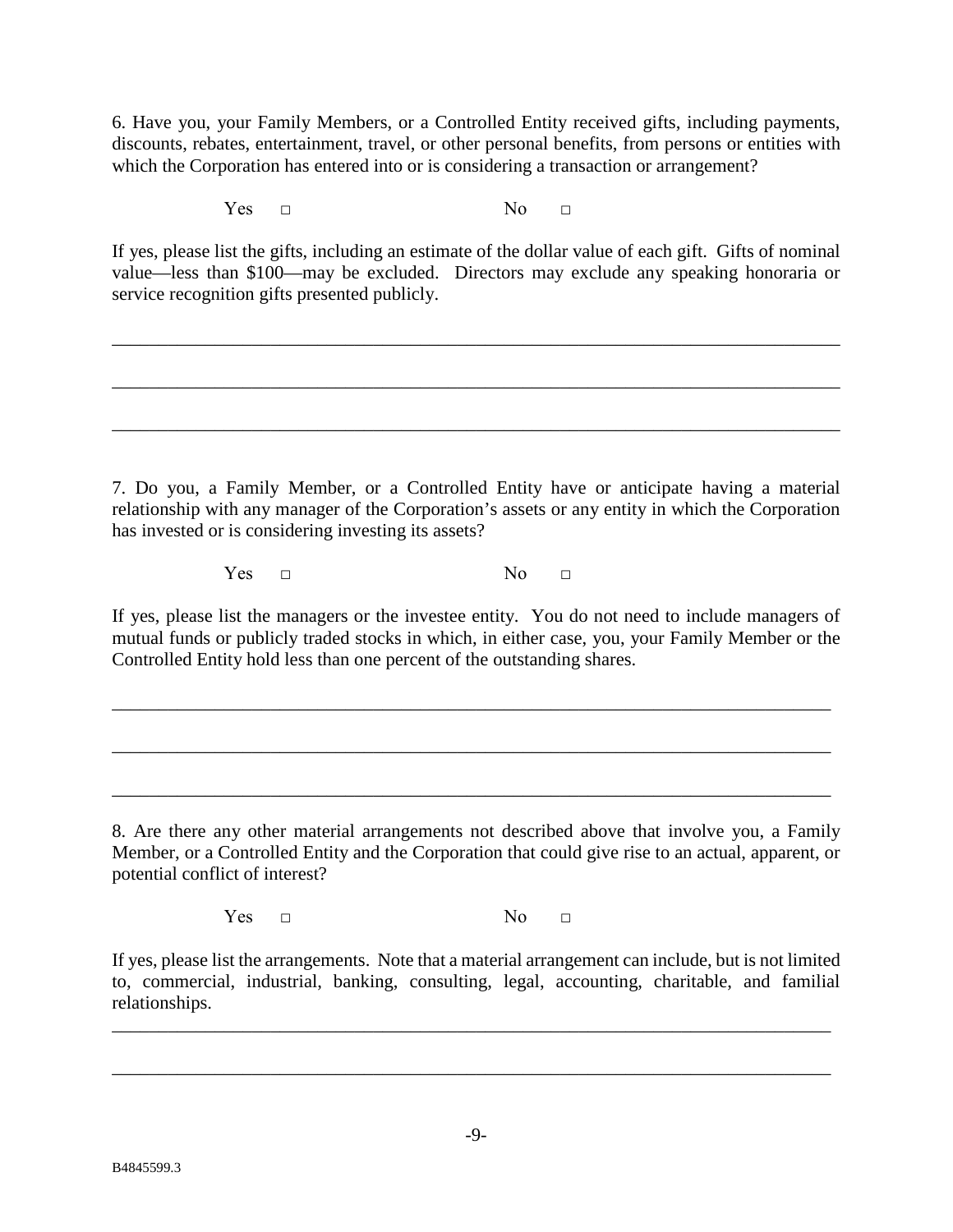The statements provided by me in this Disclosure Statement are accurate and complete to the best of my knowledge. I will promptly notify the Corporation's designated conflict of interest officer of any changes in such statements which may occur subsequent hereto.

Dated:\_\_\_\_\_\_\_\_\_\_\_\_\_\_\_\_\_\_ By:\_\_\_\_\_\_\_\_\_\_\_\_\_\_\_\_\_\_\_\_\_\_\_\_\_\_\_\_\_\_\_\_\_\_\_\_\_\_\_\_\_\_\_\_\_

(signature)

 $\overline{\phantom{a}}$  , and the set of the set of the set of the set of the set of the set of the set of the set of the set of the set of the set of the set of the set of the set of the set of the set of the set of the set of the s

(printed name)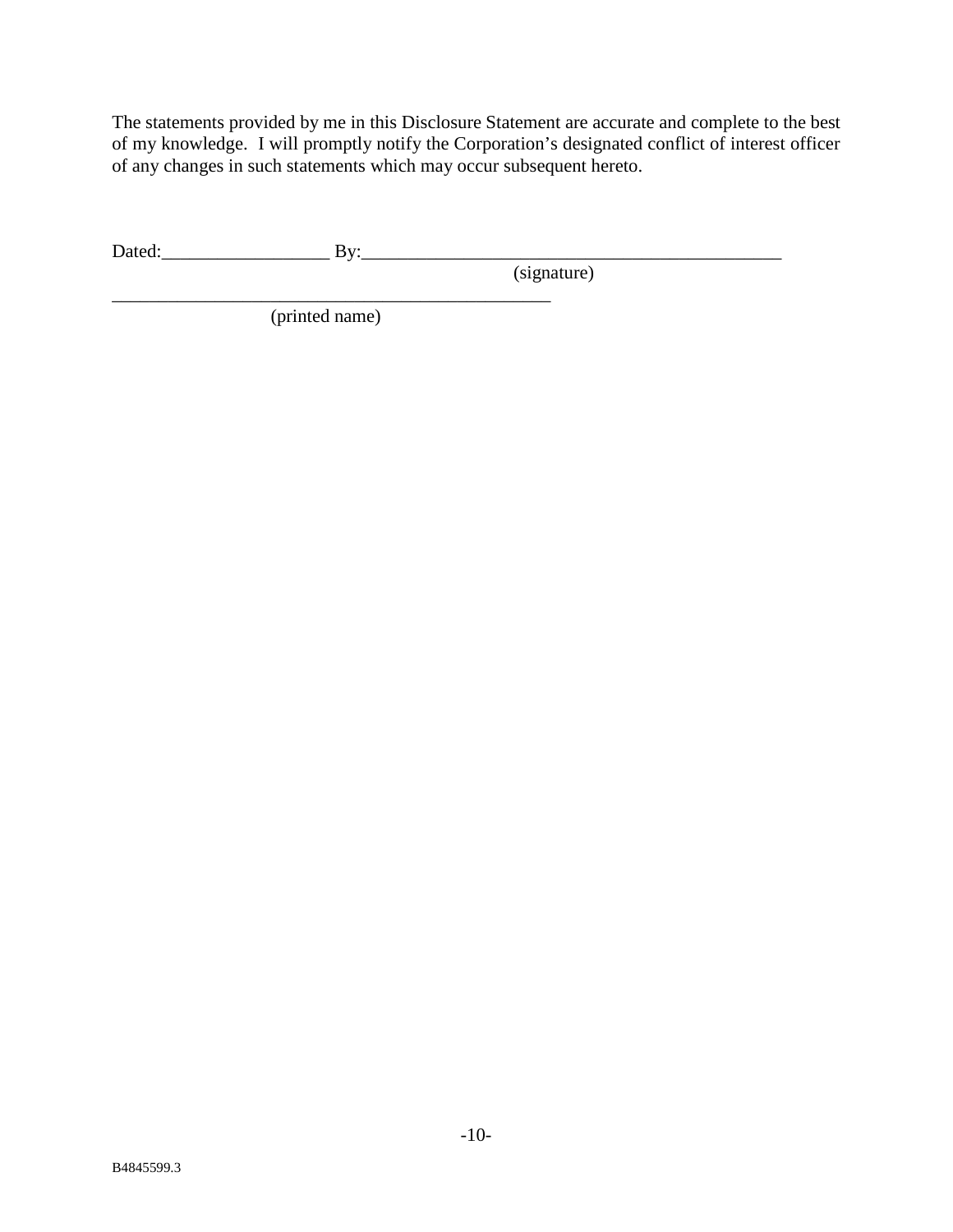# EXHIBIT B

Whistleblower and Anti-Retaliation Policy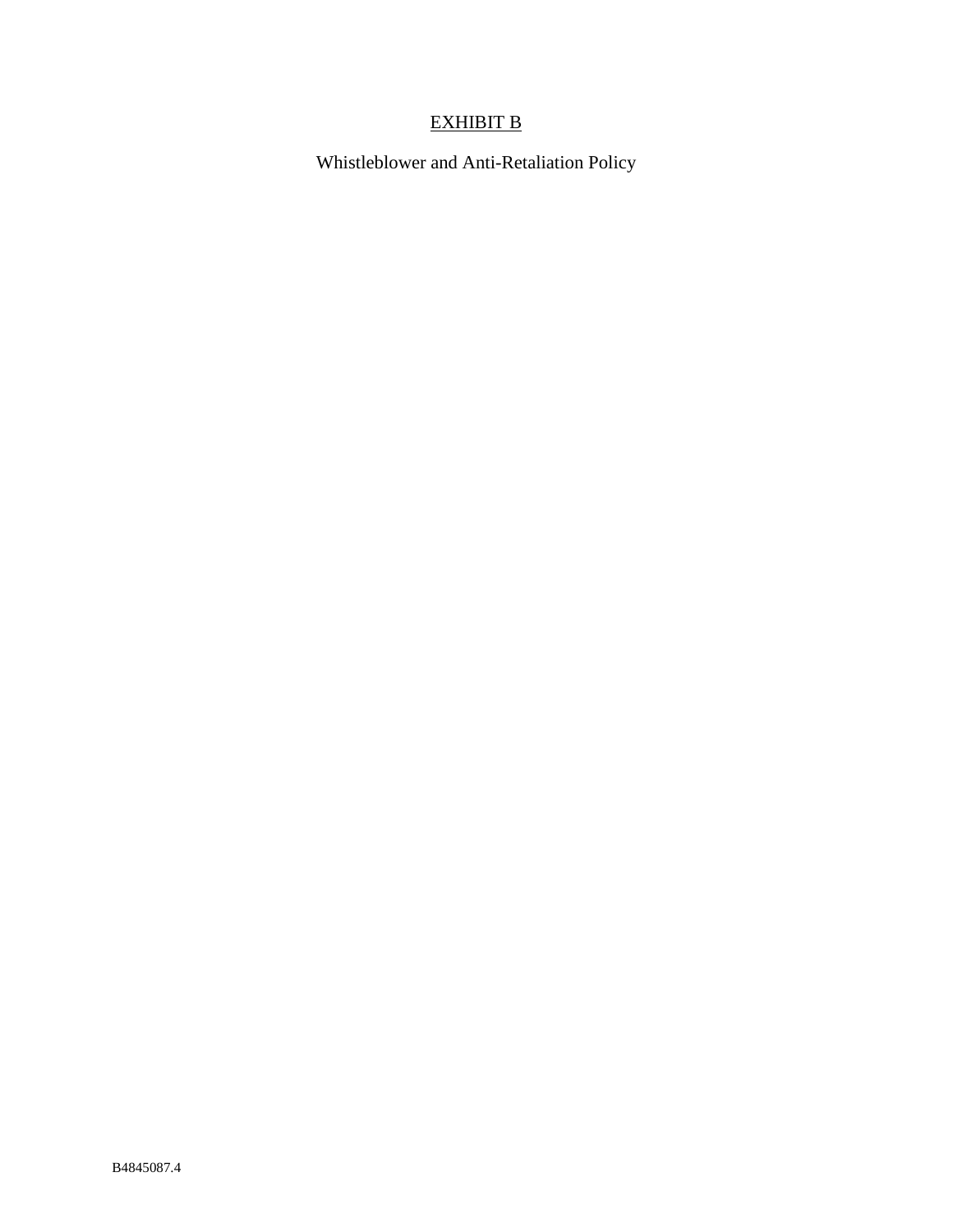## **Whistleblower and Anti-Retaliation Policy**

Adopted as of November 6, 2018

## **I. Objective**

Ashland Business Association, Inc. (the "Corporation") is committed to compliance with all applicable laws. The purpose of this policy is to encourage all members, directors, officers, employees, consultants and volunteers of the Corporation to report without fear of reprisal any concerns that are reasonable and made in good faith relating to the Corporation's financial, accounting, or audit matters, or to violations of any law.

Complaints that are otherwise covered by other policies of the Corporation or procedures tailored to address the matters complained of are not covered by this policy, which does not replace them, and such concerns will continue to be addressed in accordance with the procedures set forth in those other policies or procedures.

## **II. No Retaliation**

It is a serious violation of law (with possible criminal penalties) and of this policy to retaliate in any form against an individual who in good faith reports a violation or suspected violation of law or Corporation policy (even if the report is mistaken) or who assists in the investigation of a reported violation. Examples of prohibited retaliation include, but are not limited to, termination, demotion, suspension, harassment, failure to consider for promotion or any other kind of discrimination. Such acts will result in appropriate disciplinary action up to and including termination of employment by the Corporation. Anyone who experiences or has knowledge of such retaliatory actions should notify the Corporation's Treasurer who shall serve as the Corporation's compliance officer (the "Compliance Officer"), immediately, pursuant to the procedures described below.

#### **III. Notification**

As part of its commitment to legal conduct, the Corporation expects its directors, members, officers, employees, consultants and volunteers to bring to the attention of the Compliance Officer information about any financial or legal concerns about the Corporation or about known or reasonably suspected violations of this policy by other individuals. Financial concerns include, but are not limited to, suspected improper accounting, internal accounting controls or auditing matters. Complaints should be made according to the following procedure:

a) *Whom to Notify.* Individuals with information about any financial or legal concerns about the Corporation or about known or reasonably suspected violations of law or Corporation policy must notify (a "Notification") any of the following recipients:

i. The Compliance Officer.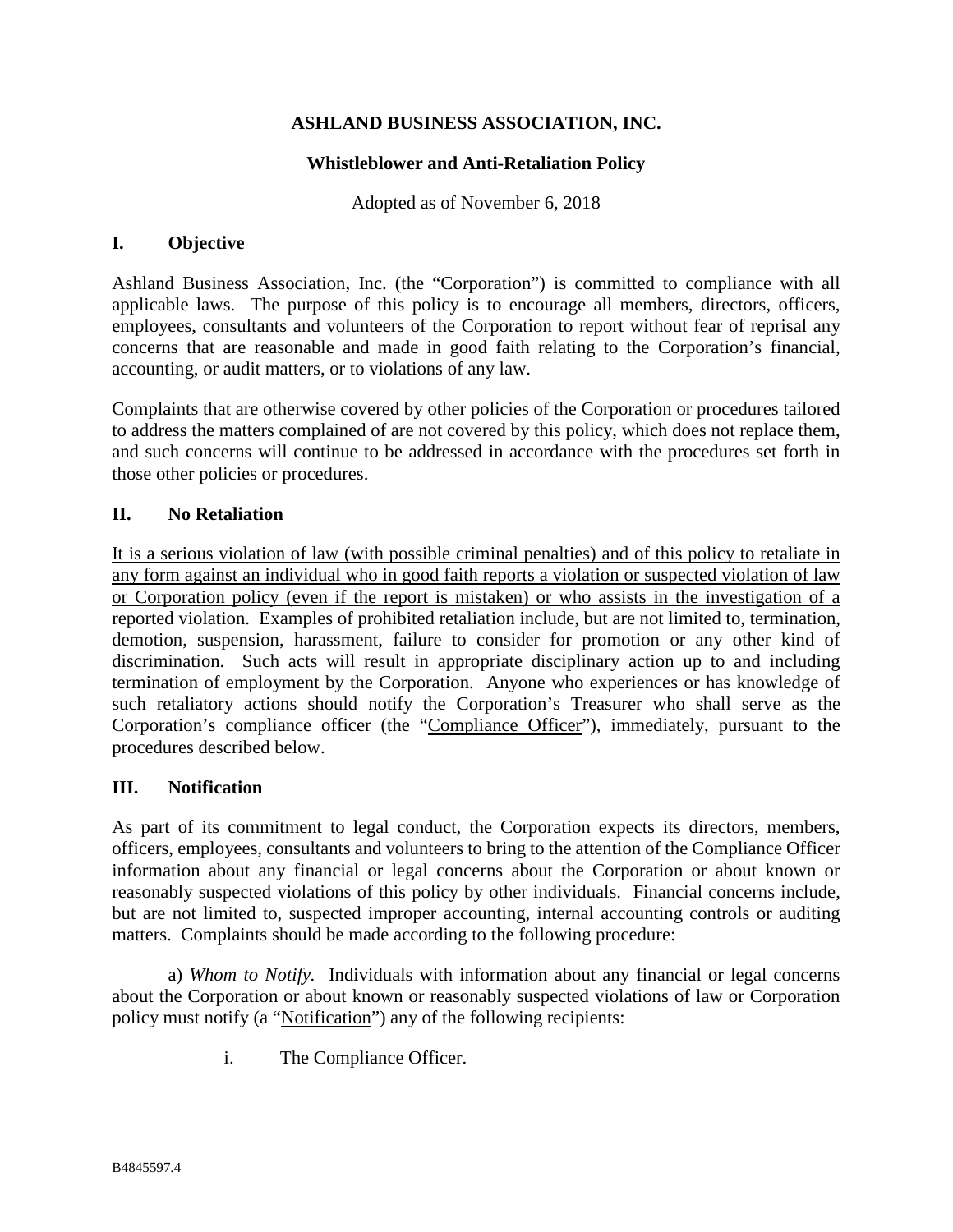ii. The individual's supervisor or the next level of management as needed until matters are satisfactorily resolved.

b) *Form of Notice.* The Notification should specify in reasonable detail the nature of the complaint and the persons involved in and with knowledge of the violation. It should be accompanied by any supporting documentation. Notification may be made anonymously. Notification should be made in writing so as to promote a clear understanding of the issues raised, but also may be made orally.

# **IV. Acting in Good Faith**

Anyone submitting a Notification concerning a violation or suspected violation of law or Corporation policy must be acting in good faith and have reasonable grounds for believing the information disclosed indicates a violation. Any allegations that prove not to be substantiated and which prove to have been made maliciously or knowingly to be false will be viewed as a serious disciplinary offense and may be subject to disciplinary action and/or legal claims.

# **V. Investigation and Reporting**

The Compliance Officer will promptly investigate reports of violations and all individuals involved are required to cooperate with such investigations. To the extent practical and appropriate under the circumstances, the Compliance Officer will act as discreetly as reasonably possible, will provide information to individuals on a "need to know basis" and will not disclose the identity of anyone who gives a Notification or who participates in a resulting investigation.

Upon completion of an investigation, the investigating persons will prepare and deliver a written report of findings to the Compliance Officer. The Compliance Officer is responsible for determining whether the report involves a matter that is material. If it is deemed nonmaterial, the matter will be addressed by the Compliance Officer who must promptly take corrective action. If the matter is deemed material, it will be recommended for further review by the Board of Directors who will be responsible for determining the appropriate course of action. In each case, the Compliance Officer will communicate the written report's findings to the person(s) who submitted the initial Notification within 60 days of receiving such written report, so long as the Notification was not submitted anonymously.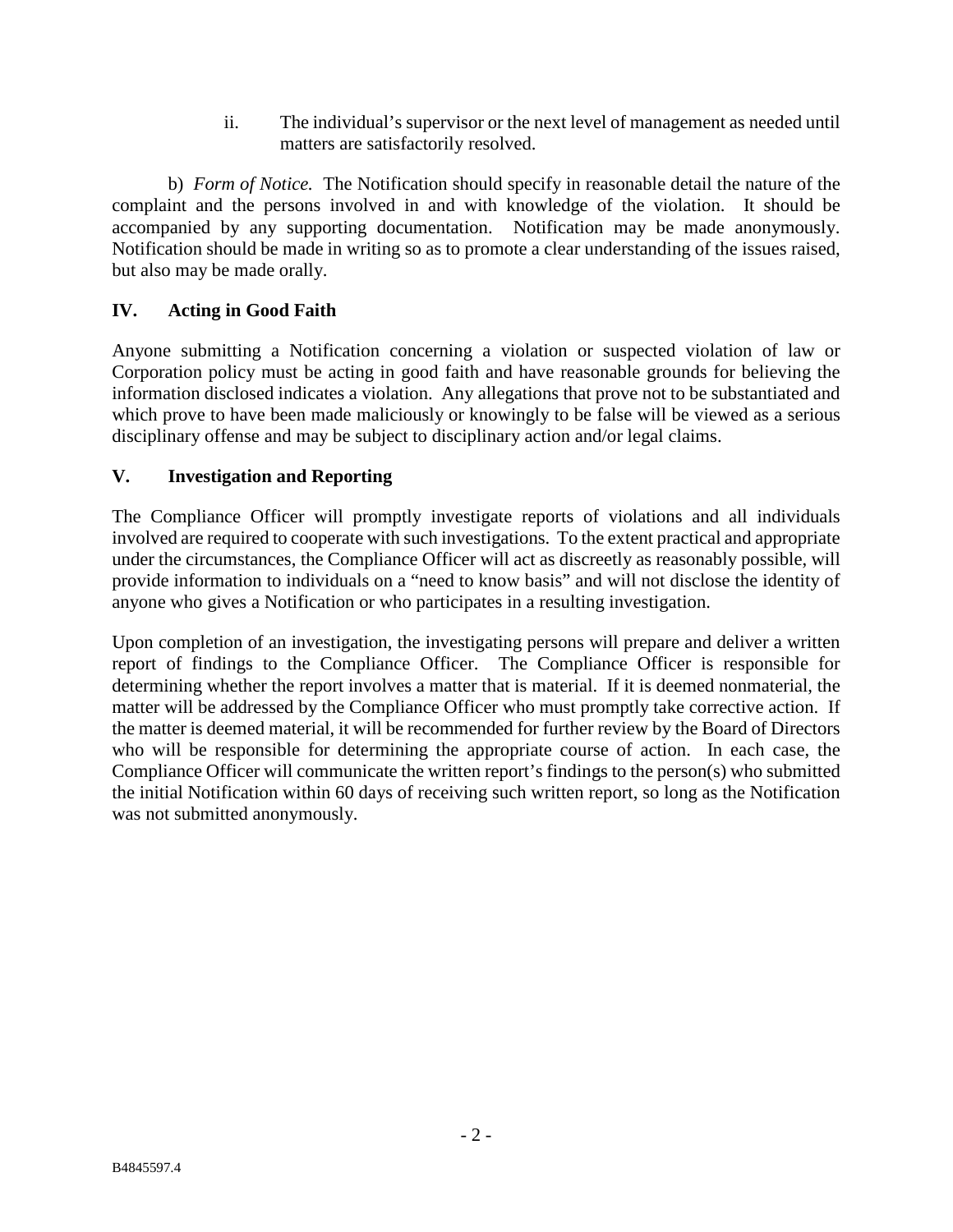# EXHIBIT C

Record Retention Policy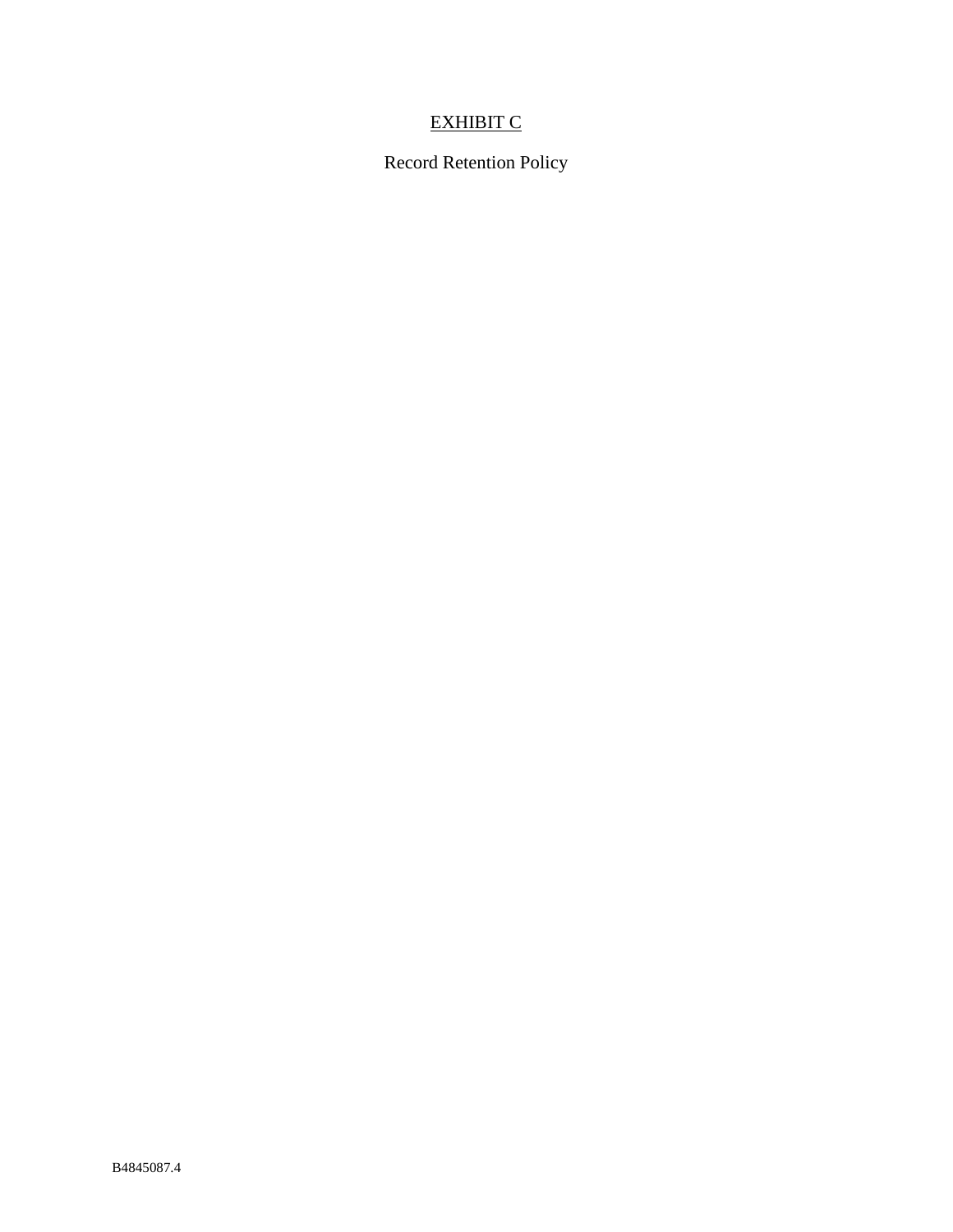## **Record Retention Policy**

#### Adopted as of November 6, 2018

#### 1. Objective

The objective of this Record Retention Policy ("Policy") is to ensure that Ashland Business Association, Inc. (the "Corporation") complies with all applicable laws and regulations governing the management, retention, and destruction of the Corporation's records. **In certain cases described below, it is a crime to destroy records.** For purposes of this Policy, the term "record" refers to (a) any recorded information, wherever such information is or may be stored, that has been created by or for the Corporation, or received by the Corporation in connection with the transaction of the Corporation's business that is (b) in any format (including, without limitation, paper, electronic, and audiovisual materials).

#### 2. Record Retention

The Corporation has determined that for statute of limitations or other reasons, certain records must be retained for specific periods of time. The record retention schedule attached as Exhibit A (the "Schedule") provides the minimum retention periods under this Policy for a variety of categories of documents. Document types that are not listed, but are substantially similar to those listed in the Schedule, should also be retained for the appropriate minimum retention periods. All documents designated as containing trade secret information, whether or not a trade secret of the Corporation, should be kept for at least the life of the trade secret. Generally speaking, all contracts retained should be in their final, executed form. Electronic documents should be treated as if they were paper documents.

Records may be retained in print or electronic form. Portable document format ("pdf"), faxed or scanned documents satisfy record retention requirements, provided that the authenticity of the original is not reasonably expected to be called into question. Email that needs to be retained should be either (a) printed in hard copy and kept in the appropriate file, or (b) downloaded to a computer file and kept electronically or on disk as a separate file.

The Corporation's Treasurer shall serve as the Corporation's Records Management Officer. The Records Management Officer is responsible for overseeing the implementation of, and compliance with, this Policy. Each member, director, officer, employee, consultant and volunteer (each a "Covered Person") is responsible for maintaining the records that he or she originates, or otherwise receives, in accordance with such procedures and with this Policy, and for disposing of them following the expiration of the applicable retention period in accordance with the procedures outlined in Section 3. Covered Persons who are unsure about the need to keep a particular document should consult with the Records Management Officer.

The Records Management Officer shall make periodic reviews of the document retention mechanisms and storage capabilities of the Corporation to ensure the proper maintenance, storage and back-up of the Corporation's records.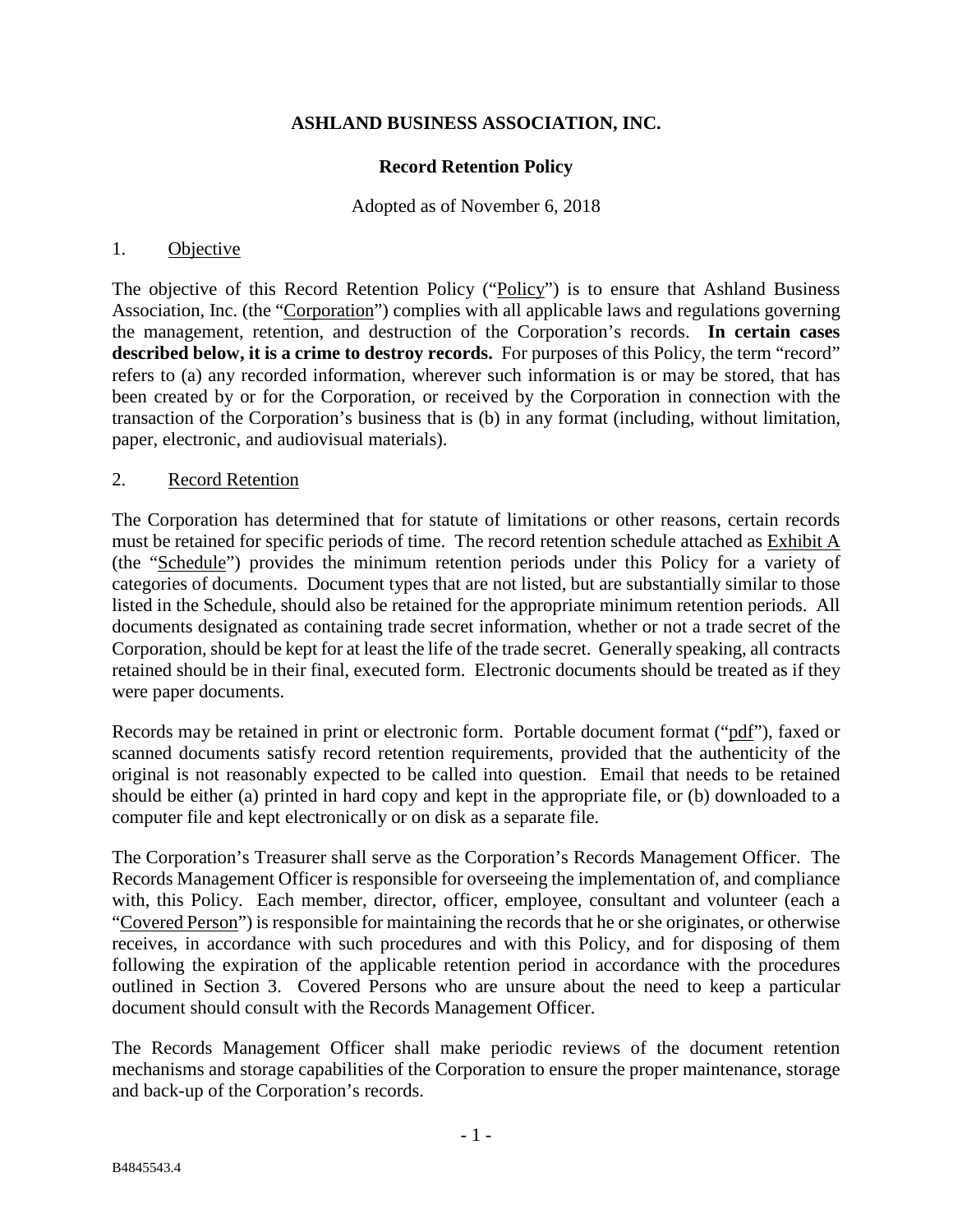## 3. Destruction of Records

Each Covered Person shall dispose of all records following the expiration of the applicable retention period listed on the Schedule, unless (a) the Records Management Officer determines that a record must be retained for a longer period to comply with legal or other requirements or (b) the Covered Person who originates or receives the record or the Records Management Officer determines that retention of the record for a longer period otherwise serves a reasonable business purpose. The Records Management Officer shall promptly communicate to Covered Persons the decision to suspend or extend an applicable retention period for any of the Corporation's records. A Covered Person need not maintain a copy of the record when the original or an official copy is maintained elsewhere.

Non-electronic records shall be destroyed either by internal shredding or the use of a shredding or other relevant facility chosen by the Records Management Officer. Electronically stored information shall be discarded by permanent removal from all of the Corporation's file servers, email servers, hard drives, storage networks or removable media, in accordance with the procedures developed by the Records Management Officer.

# 4. No Destruction of Records - Litigation and Investigation

**No records of any type that may be related to an ongoing or imminent lawsuit or government investigation shall be destroyed and all ordinary disposal or alteration of records pertaining to the subjects of the litigation or investigation shall be immediately suspended.** Covered Persons who become aware of a legal matter (whether pending or threatened) involving the Corporation should promptly notify the Records Management Officer so that the Corporation can ensure the preservation of all records relating to that matter. If a Covered Person is uncertain whether documents under his or her control should be preserved because they might relate to a lawsuit or investigation, he or she should contact the Records Management Officer. Routine destruction of records may be reinstated once the investigation is terminated, mindful that records relating to an investigation may have an increased minimum retention period as specified on the Schedule.

# 5. Criminal Sanctions and Other Penalties

Failure to comply with this Policy, including interference with the retention or destruction of the Corporation's records, may result in civil and criminal liability, as well as disciplinary action, up to and including termination. Failure to maintain certain records may subject the Corporation and/or individuals to penalties and fines and may compromise the Corporation's position in litigation or an investigation. **It is also a federal crime, punishable by a fine and up to 20 years in prison, to knowingly alter, destroy, mutilate, conceal, cover up, falsify or make a false entry in any record with the intent to impede, obstruct or influence the investigation or proper administration of a government investigation or proceeding.** 

Questions about this policy should be directed to the Records Management Officer.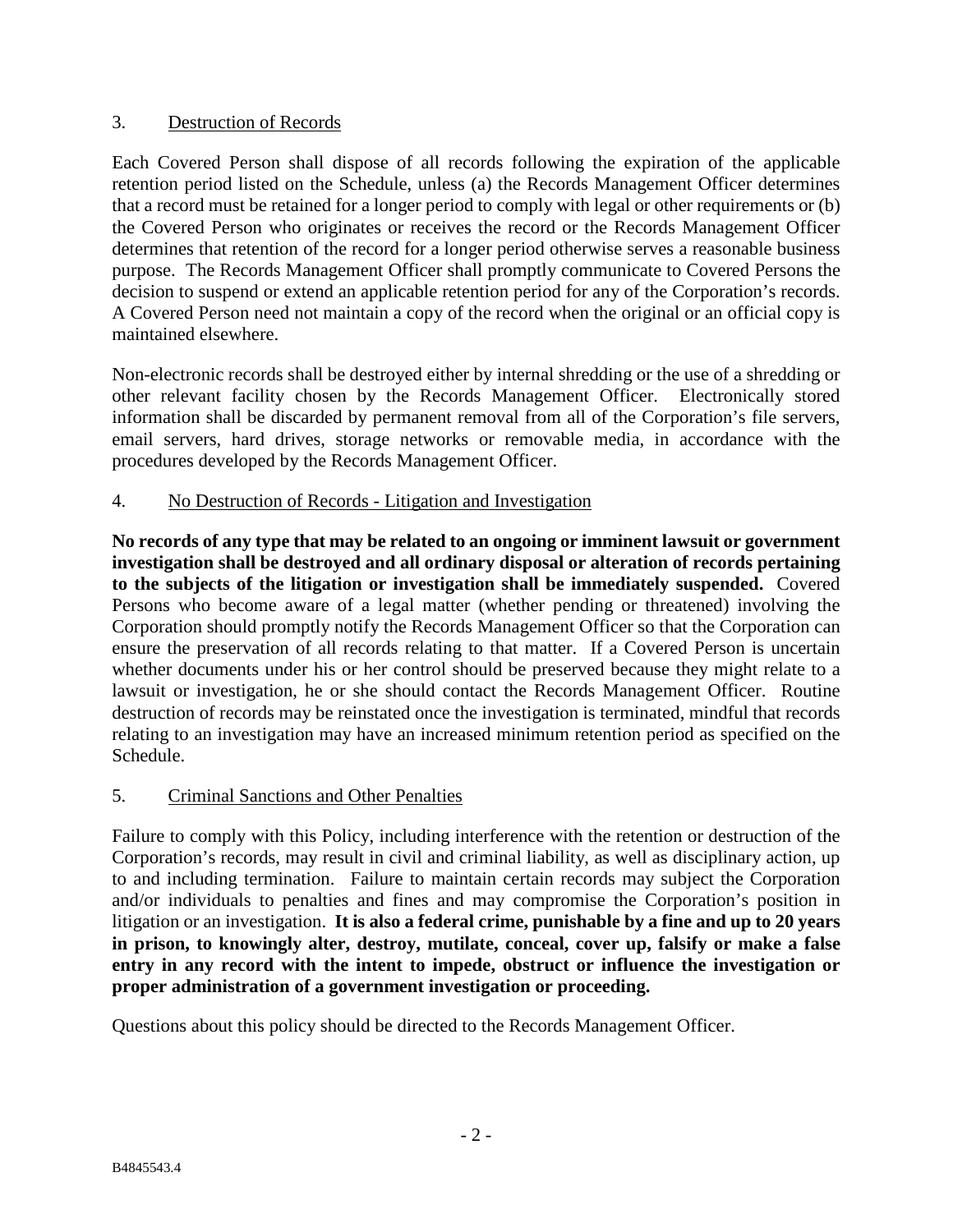#### Exhibit A Record Retention Schedule (Massachusetts)

| <b>Document Type</b>                                                                                           | <b>Recommended Retention Period</b> |
|----------------------------------------------------------------------------------------------------------------|-------------------------------------|
| Accounts payable/receivable ledgers and schedules                                                              | 7 years                             |
| Annual reports and filings with the Secretary of State and the Attorney General's Office                       | Permanently                         |
| Audit reports                                                                                                  | Permanently                         |
| <b>Bank</b> reconciliations                                                                                    | 7 years                             |
| <b>Bank</b> statements                                                                                         | 7 years                             |
| Checks (for important payments and purchases, deposit slips and ETF documents)                                 | Min. 10 years or Permanently        |
| Internal complaint-related documents ("Notifications" under Whistleblower Policy)                              | 5 years                             |
| Contracts, mortgages, notes and leases (expired)                                                               | 7 years                             |
| Contracts, mortgages, notes and leases (still in effect)                                                       | Permanently                         |
| Contribution receipts and other donor-related materials                                                        | Permanently                         |
| Copyright registrations                                                                                        | Permanently                         |
| Correspondence (general)                                                                                       | 3 years                             |
| Correspondence (legal and important matters)                                                                   | Permanently                         |
| Correspondence (with customers and vendors)                                                                    | 2 years                             |
| Deeds, mortgages, and bills of sale                                                                            | Permanently                         |
| Depreciation schedules                                                                                         | Permanently                         |
| Duplicate deposit slips                                                                                        | 3 years                             |
| Employment and termination agreements                                                                          | Permanently                         |
| Employment records related to promotion, demotion, and discharge                                               | 7 years after termination           |
| Employment applications, if not hired                                                                          | 3 years                             |
| Employment tax records                                                                                         | 4 years                             |
| Expense analyses/expense distribution schedules                                                                | 7 years                             |
| General ledger                                                                                                 | Permanently                         |
| Gift records, agreements, award letters, fundraising campaign literature                                       | Permanently                         |
| Financial statements (year-end)                                                                                | Permanently                         |
| Insurance policies (expired)                                                                                   | 3 years                             |
| Insurance records, current accident reports, claims, policies, etc.                                            | Permanently                         |
| Internal audit reports                                                                                         | 3 years                             |
| Internal Revenue Service exemption application and determination letter, examinations, rulings and<br>comments | Permanently                         |
| Invoices                                                                                                       | 7 years                             |
| Litigation-related documents                                                                                   | Permanently                         |
| Membership Dues, Assessments, Fees and Receipts Records                                                        | Permanently                         |
| Minute books, bylaws, articles of organization (incl. amendments), internal policies and guidelines            | Permanently                         |
| Patents and related papers                                                                                     | Permanently                         |
| Payroll records and summaries                                                                                  | 10 years after termination          |
| Personnel files                                                                                                | While active plus 7 years           |
| Petty cash vouchers                                                                                            | 3 years                             |
| Receipts (cash and credit card)                                                                                | 3 years                             |
| Releases from Liability                                                                                        | Permanently                         |
| Retirement and pension records                                                                                 | Permanently                         |
| Sales records                                                                                                  | 5 years                             |
| State tax exemptions                                                                                           | Permanently                         |
| State unemployment tax records                                                                                 | Permanently                         |
| Tax returns, information returns and worksheets                                                                | Permanently                         |
| Timesheets                                                                                                     | 7 years                             |
| Trademark registrations                                                                                        | Permanently                         |
| Withholding tax statements                                                                                     | 7 years                             |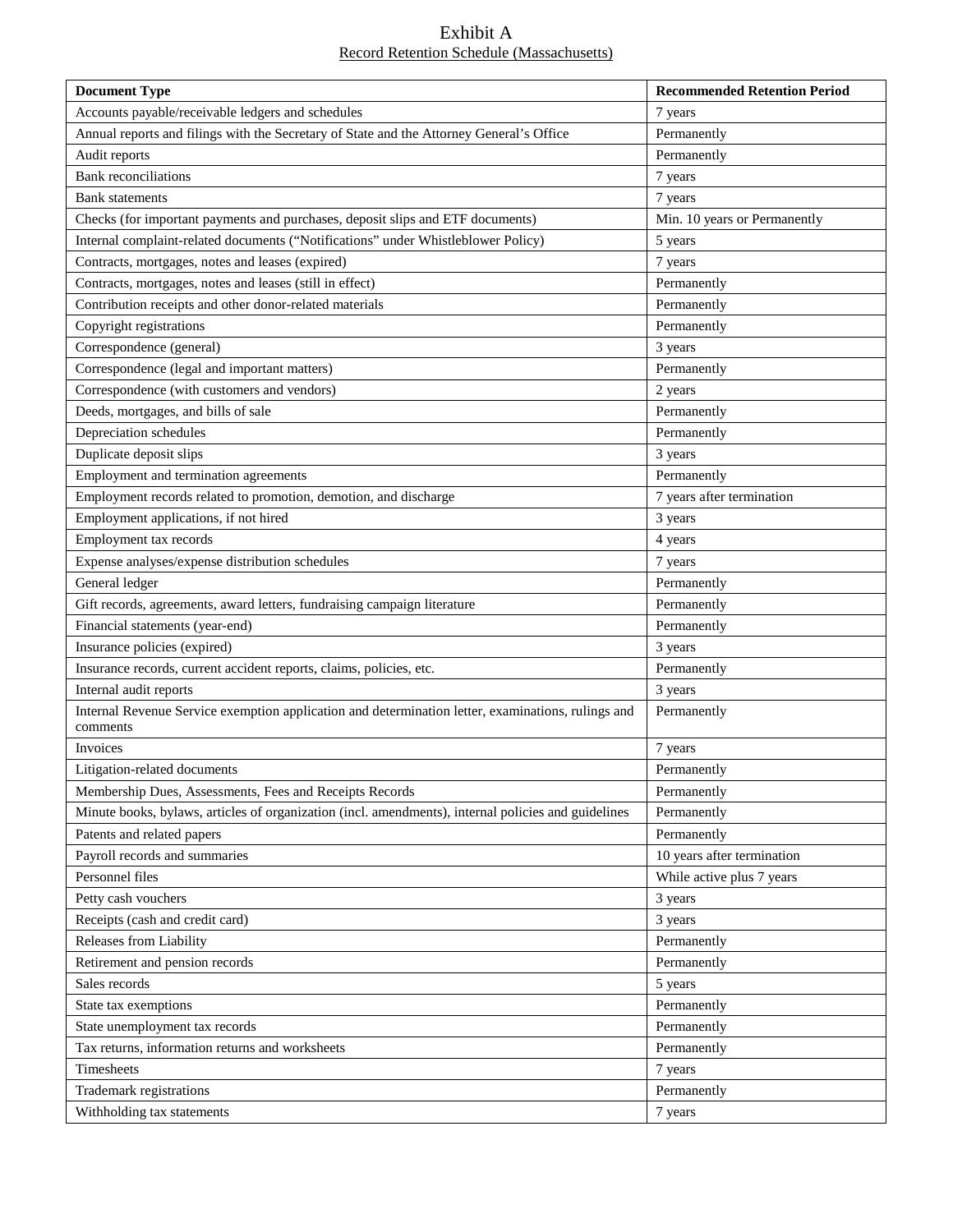# EXHIBIT D

Anti-Trust Policy and Guidelines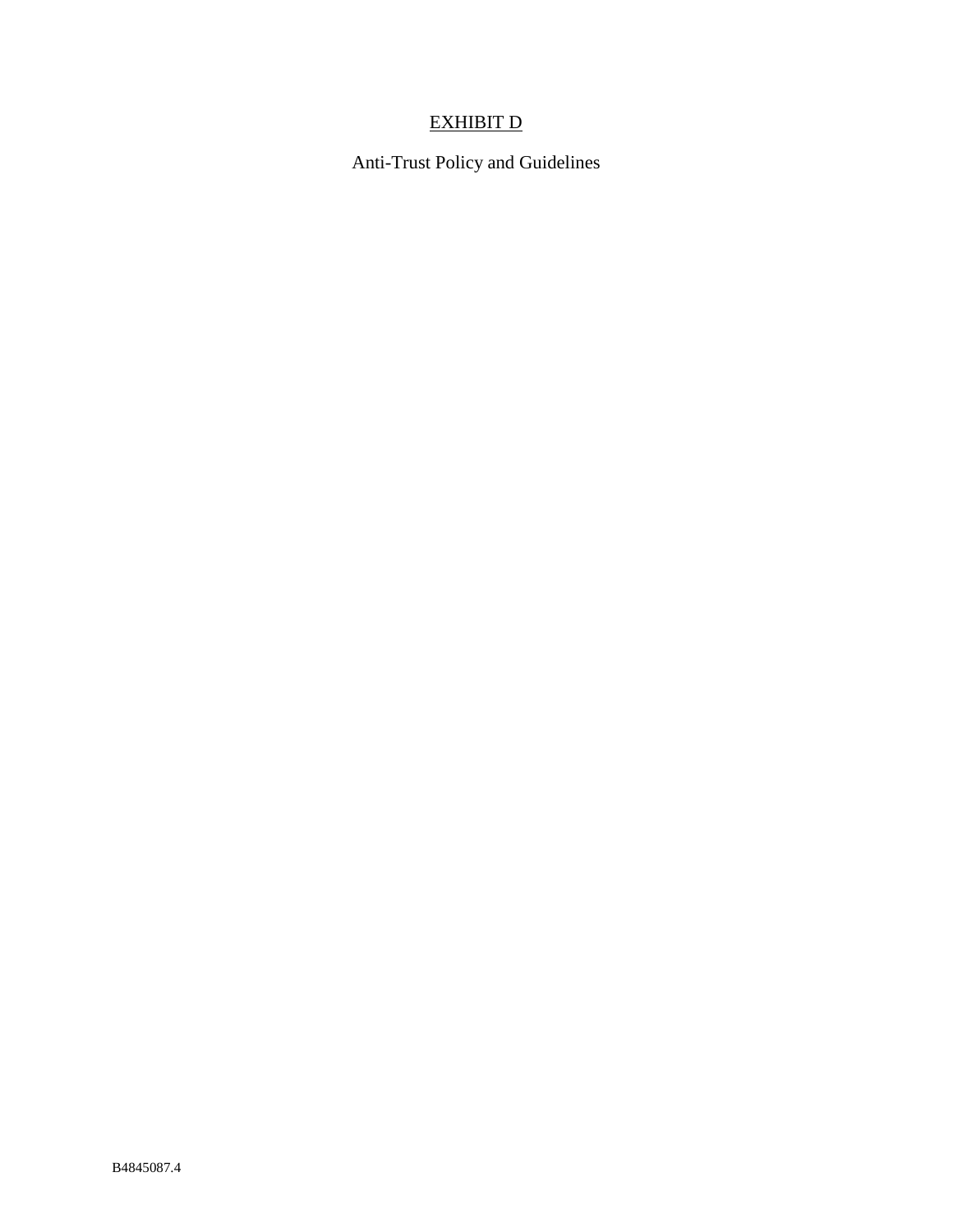### **Antitrust Policy and Guidelines**

Adopted as of November 6, 2018

## **Article I. Purpose**

This Antitrust Policy and Guidelines ("Antitrust Policy") of the Ashland Business Association, Inc., a Massachusetts nonprofit corporation operating as a business league, chamber of commerce and board of trade (the "Corporation") is developed and enforced for the benefit and protection of the Corporation and its members.

## **1.1 Background**

The United States government, various state authorities, and many governments of other jurisdictions throughout the world employ antitrust laws as a means to promote and protect competition for the benefit of consumers. In the United States, the Sherman Antitrust Act, the Clayton Antitrust Act, and the Federal Trade Commission Act, along with their respective amendments, are the primary laws that govern matters of antitrust. Certain provisions of these acts proscribe anticompetitive activity and attach significant legal liability for violations; including, for certain violations, criminal liability. Antitrust jurisprudence of the federal and state courts, along with other applicable tribunals, further defines the activity which is deemed to be anticompetitive.

Antitrust considerations are particularly important for trade associations such as the Corporation because, by their nature, trade associations bring together potential and actual competitors. A quintessential antitrust violation involves competitors coming together and proposing or reaching an agreement to engage in some form of anticompetitive behavior (*e.g.*, price-fixing). For that reason, any meeting between competitors can appear, from an outsider's perspective, to be the potential source for an anticompetitive agreement. The Corporation by promulgating this Antitrust Policy seeks to mitigate and guard against the risk of antitrust violations, or even the appearance of impropriety due to the meeting of its members. The Corporation is fully committed to compliance with all applicable laws, including the antitrust laws of the United States, the several states, and all other jurisdictions in which the Corporation may operate or wherein its members may reside.

# **1.2 Duty to Comply**

Each member, participant, or attendee at any Corporation-associated event—including, but not limited to, all working group and leadership meetings—has the duty to comply with this Antitrust Policy. Failure to comply with the Antitrust Policy will result in the immediate expulsion of the member, participant, or attendee from the meeting or event at which the violation occurred.

# **Article II. Compliance with Laws**

#### **2.1 General Obligations**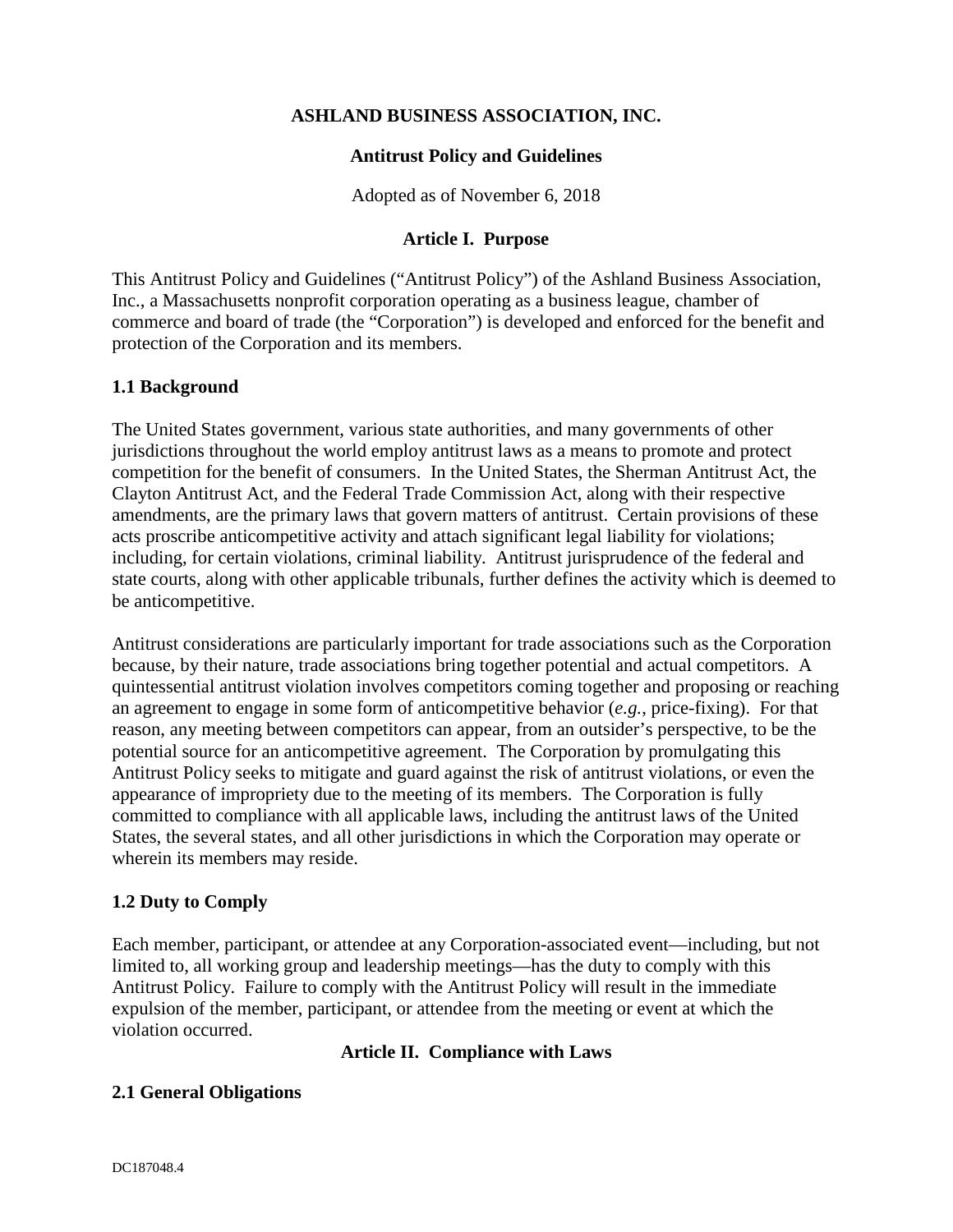Every member has the duty to comply with all applicable antitrust laws with respect to its involvement in the Corporation. This duty requires that each member seek appropriate legal counsel and/or provide appropriate legal counsel to its representatives participating in Corporation initiatives, so as to ensure that those individuals are aware of the applicable antitrust laws and the restrictions that those laws impose on the participating individuals; specifically, with respect to the information that may lawfully be shared or discussed among competitors.

# **2.2 Specific Prohibitions**

# **2.2.1. Agreements on Prices, Output, or Allocation of Customers or Territories**

Members, whether actual or potential competitors, shall not discuss, disclose, communicate about, or form an agreement on their prices; discounts; terms or conditions of sale or licensing of products or services; pricing methods; profits, profit margins, or cost data; production plans; market shares; sales territories or markets; allocation of territories or customers; or any limitation on the timing, cost or volume of their research, production or sales.

Members of the Corporation shall not attempt to bring about any understanding or agreement, written or oral, formal or informal, express or implied, between and among competitors with regard to their prices; terms or conditions of sale; distribution; volume of production; territories; customers; credit terms or marketing practices.

Each member of the Corporation is obligated and expected to exercise its independent business judgment in pricing its services or products, dealing with its customers and suppliers, and choosing the markets in which it will compete.

# **2.2.2. Denial of Access, Boycotts, Refusals to Deal**

Members of the Corporation shall not use their membership rights or participation in any Corporation initiative for the purpose of preventing or attempting to prevent any person (a) from gaining access to any market or customer for goods and services; (b) from obtaining a supply of goods or services; or (c) from otherwise purchasing goods or services freely in the market.

Likewise, members shall not enter into any agreement or understanding among themselves to refrain, or to encourage others to refrain, from purchasing any raw materials, product, equipment, services or other supplies from any supplier or vendor or from dealing with any supplier or vendor.

# **2.2.3. Anticompetitive Informational Exchanges**

At all Corporation-hosted meetings or events, members should refrain from disclosing business information to any other member that is not reasonably related to the legitimate purposes of the meeting or event. In any event, members shall refrain from discussing or disclosing any of the following topics.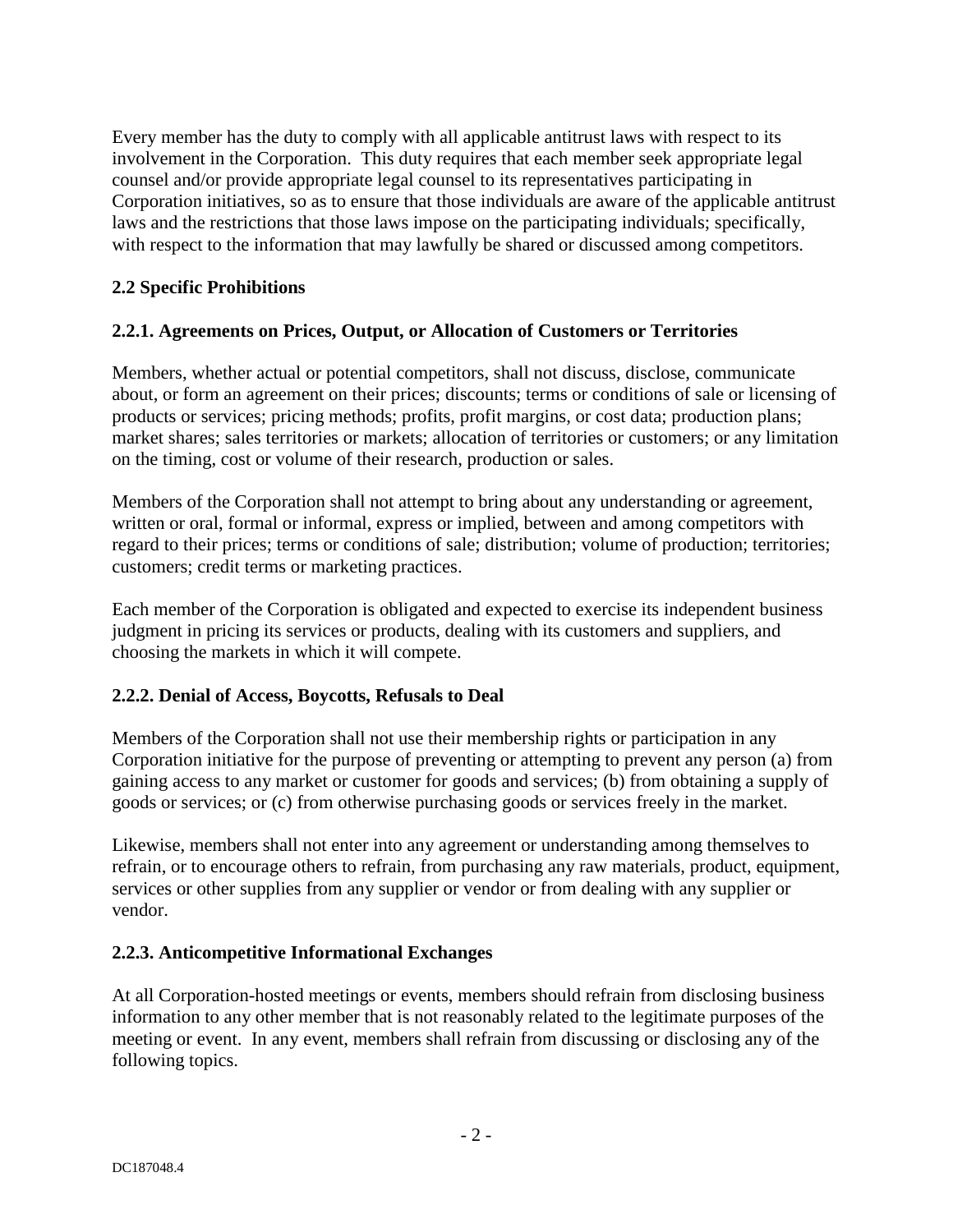- (a) prices, discounts or terms or conditions of sale or products or services;
- (b) profits or profit margins or cost data;
- (c) market shares, sales territories or markets;
- (d) allocation of customers or territories;
- (e) selection, rejection or termination of customers or suppliers;
- (f) restricting the territory or markets in which a company may sell or resell products or services;
- (g) restricting the customers to whom a company may sell products or services; or
- (h) any matter which is inconsistent with the proposition that each member of the Corporation must exercise its own independent business judgment in pricing its services or products, dealing with its customers and suppliers and choosing the markets in which it will compete consistent with all applicable laws and regulations.

## **Article III. Collective Action**

The Corporation cannot and shall not act as a forum for collective action by its members; provided, however, that the Corporation can make recommendations on behalf of its membership to regulatory agencies and governmental authorities, which recommendations may result in regulations or laws that require common action on the part of the members.

#### **Article IV. Gathering of Information**

Within appropriate limits consistent with articles 2.2.1 and 2.2.3, this Antitrust Policy shall not preclude the Corporation from gathering information from its members and from third parties in support of a proposal being made to regulators and/or governmental authorities. Such relevant information may include:

- (a) the costs of the proposal, both direct and incidental, including whether the proposal will be funded internally or funded through charges to consumers;
- (b) the benefits of the proposal to consumers, including increased efficiencies, lower costs and/or the availability of goods and services from the Corporation's advisors and service providers;
- (c) the benefits of the proposal to area industry, including improved efficiencies and broader base goods and services for the general public;
- (d) the economic impact on area industry;
- (e) the effect on third parties and the public; and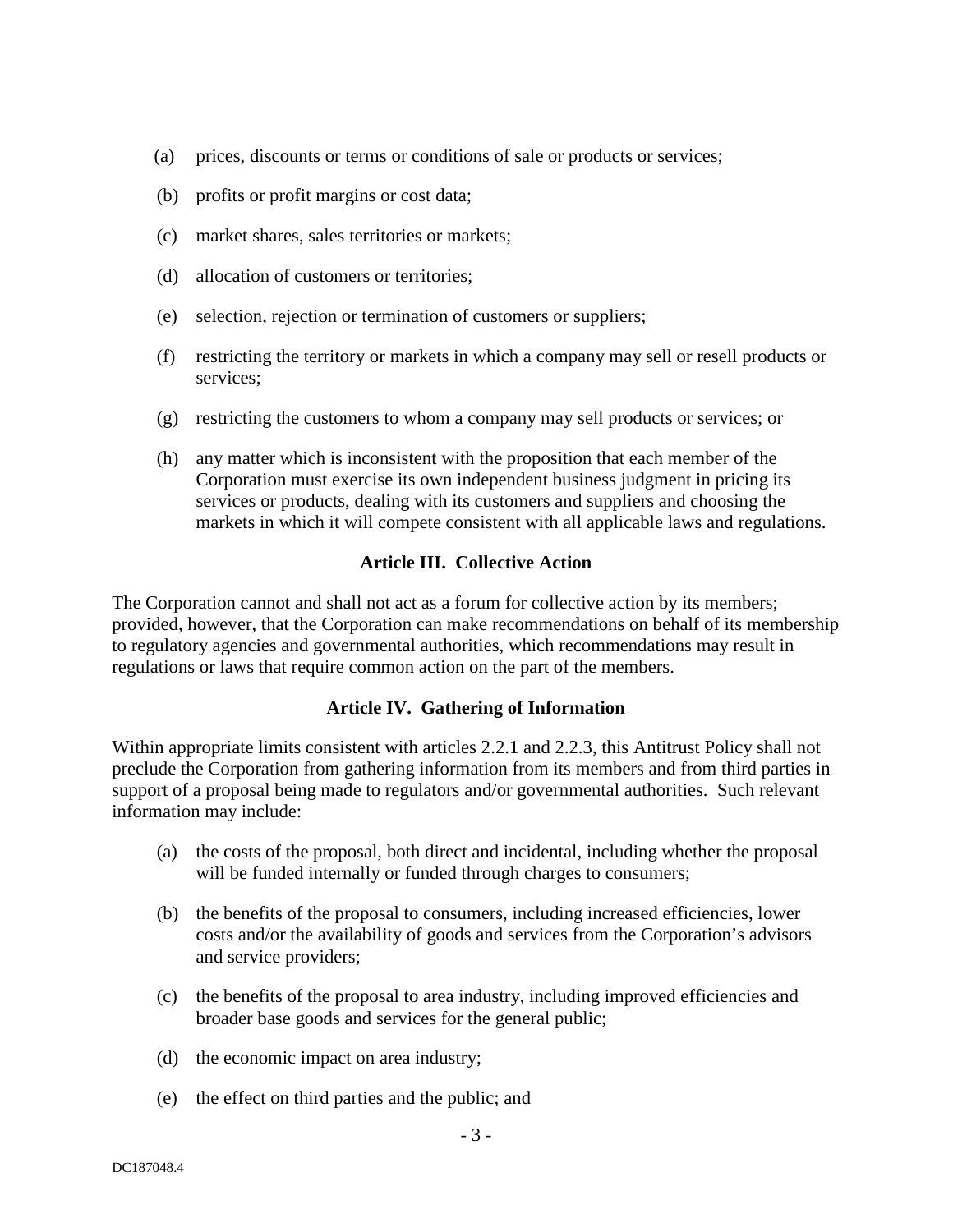(f) the impact on competition.

Ultimately, all such information gathered by the Corporation shall serve only the legitimate nonprofit and tax-exempt purposes of the Corporation as a business league, chamber of commerce and board of trade and, where at all possible, shall be derived from publicly available sources.

### **Article V. Conduct of Meetings**

Members should refer to this Antitrust Policy prior to the start of each Corporation-associated meeting in which more than one member will be participating. The Corporation will refer to the Antitrust Policy at the start of each meeting to confirm that each member is obligated to participate in the meeting in a manner consistent with the terms of this Policy. Specifically, members are not permitted to (a) engage in any anti-competitive behavior, (b) suggest that others engage in anticompetitive behavior, or (c) conduct themselves in any other way that would violate any applicable antitrust laws.

## **Article VI. Acknowledgment**

Each member of the Corporation, as well as each director, member of a committee with powers delegated by the Board of Directors, principal officer, employee having responsibilities similar to a director or principal officer, or any person in a position to exercise substantial influence over the affairs of the Corporation shall, upon first becoming a member or acceding to such office or position, sign an Acknowledgment Form, substantially in the form attached hereto, which affirms that such person:

- (a) Has received a copy of this Antitrust Policy and Guidelines;
- (b) Has read and understands this Antitrust Policy and Guidelines;
- (c) Has agreed to comply with this Antitrust Policy and Guidelines; and
- (d) Understands that the Corporation is a nonprofit and tax-exempt business league, chamber of commerce and board of trade, and that it must engage primarily in activities which accomplish one or more of its tax-exempt purposes in a manner which complies with applicable federal and state antitrust laws.